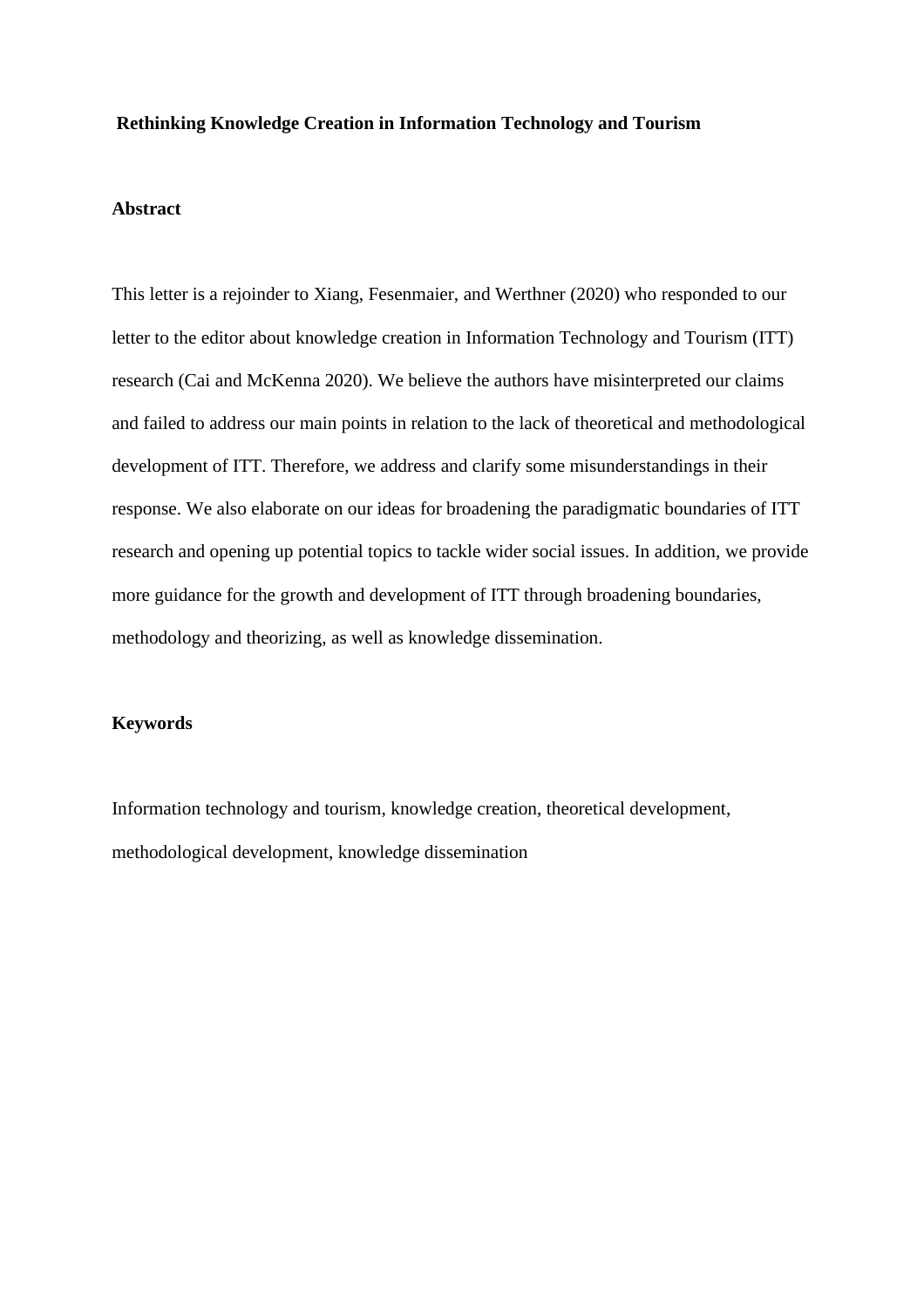# **Introduction**

We published a Letter to the Editor with the aim of enhancing the theoretical and methodological development of Information Technology and Tourism (ITT) research (Cai and McKenna 2020) with the desire to see the field to flourish and reach its full potential. We made several recommendations for future ITT research. Our letter received a response from three eminent ITT scholars (Xiang, Fesenmaier, and Werthner 2020), and we welcome their input to this wider discussion on the development of ITT. In their response, they challenged our recommendations by arguing that ITT is an intersection between IT and tourism and a well-developed and multidisciplinary field, despite Xiang being part of a larger team later agreeing with some of our arguments in Gretzel et al. (2020). Xiang et al. (2020) also offer their own vision of future ITT research. However, their response has not engaged completely with the aims of our original letter. Our primary aim was to enhance the theoretical and methodological development of ITT, one which we believe is noble for any field. However, Xiang et al. (2020) only provide a cursory glance at this topic and instead their response reads more like a summary of existing ITT research. We also believe that Xiang et al. (2020) have misinterpreted many of our claims. Therefore, the point of this letter is to 1) clear up any misunderstandings, 2) encourage opening up and broadening the boundaries of ITT research, and 3) set an agenda for theoretical and methodological development, and knowledge dissemination in ITT research.

We are motivated to contribute to this debate by several arguments made by prominent tourism and ITT scholars, which we believe have still gone unaddressed in ITT research. For example, the neoliberal view of knowledge production that privileges performativity, consumerism and profitability with a focus of applied business and planning (Tribe 2009) has dominated ITT knowledge enquiry (Munar and Gyimóthy 2013). ITT primarily deals with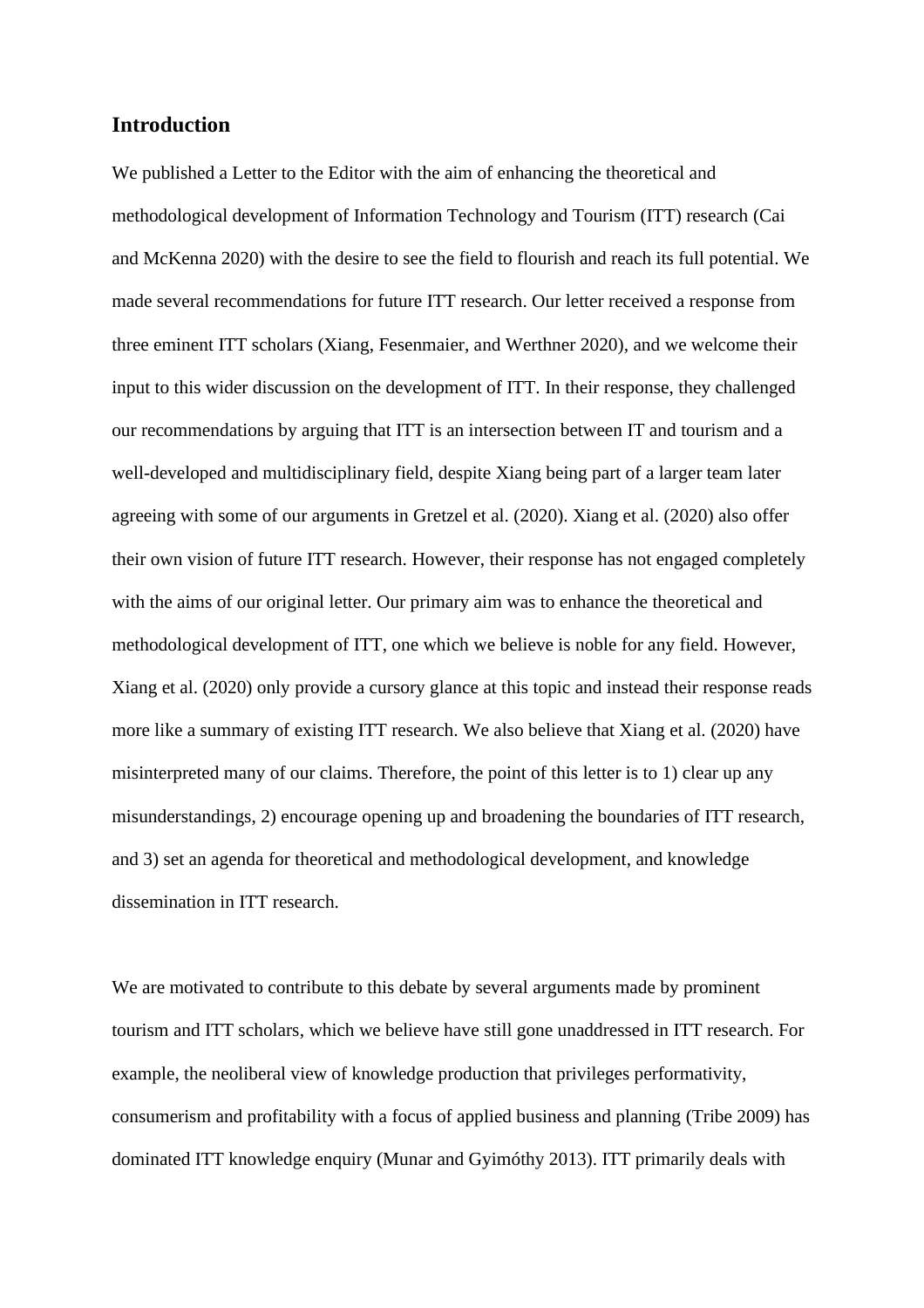single empirical studies, while theoretical development papers are rare (Gretzel 2011). It has also been dominated by (post) positivist approaches from a limited number of classical cognitive theories (Munar, Gyimóthy, and Cai 2013; Bødker and Munar 2014; Pourfakhimi, Duncan, and Coetzee 2019) and therefore, falling behind the advances of knowledge in its fundamental fields (Pourfakhimi et al. 2020). Munar et al. (2013) argue that ITT is still in the advocacy phase of tourism research in general (Jafari 1990) with weak influences from other disciplines in the social sciences and humanities or the adoption of critical or interpretivist approaches (Munar and Bødker 2014) and requires methodological rethinking (Gretzel 2011).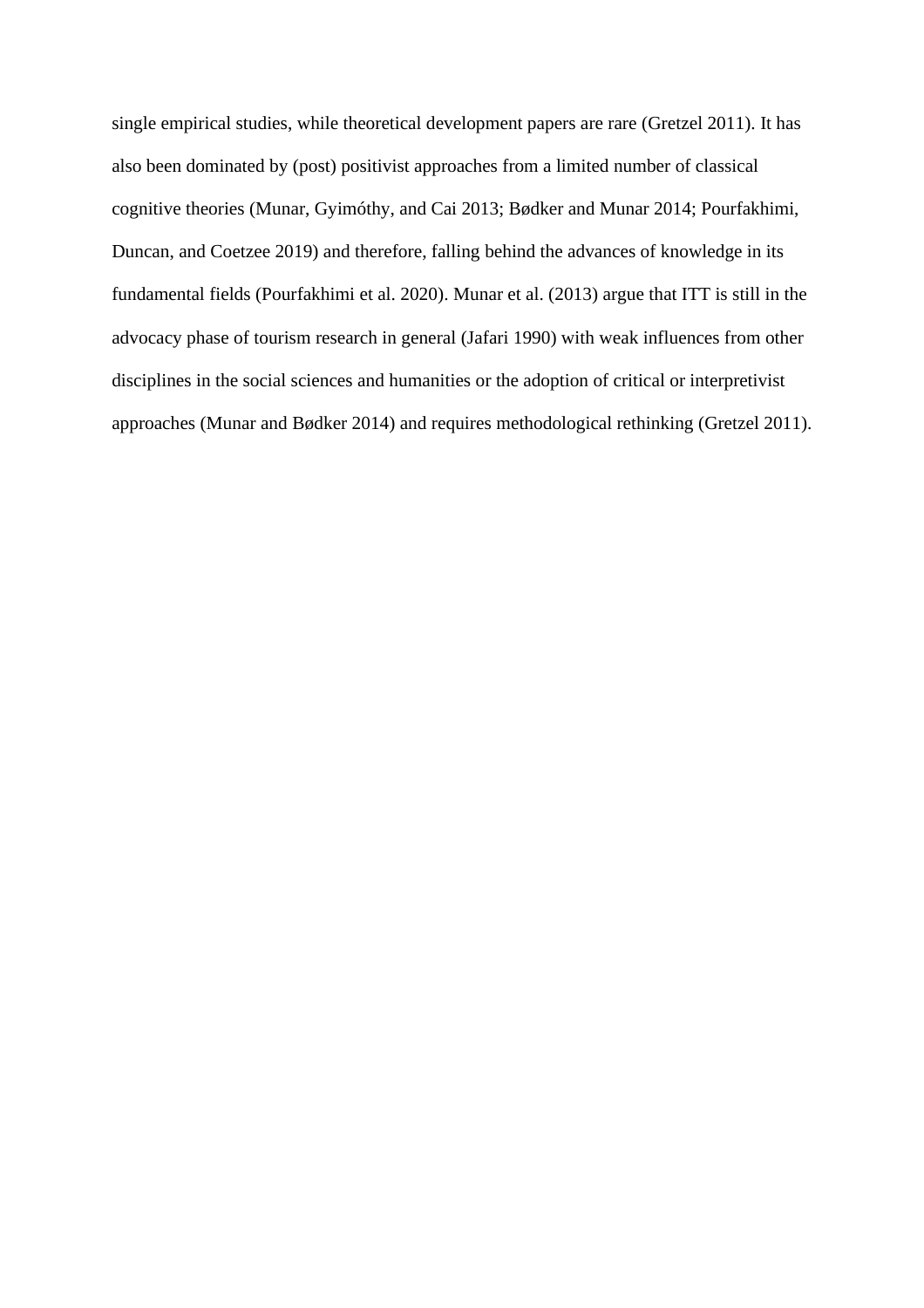#### **Response to the critical reflection**

In responding to our claim that ITT needs more theoretical development, Xiang et al. (2020) cite several papers which they claim have made contributions to theory (e.g. Buhalis 1998; Buhalis and Law 2008; Wang et al. 2010; Xiang 2018; Staab et al. 2002; Werthner and Ricci 2004). However, on our assessment, many of these papers are more descriptive than theoretical, i.e. defining topics, and contain no theoretical development on their own. For example, Xiang (2018) identifies the "Age of Digitization" and the "Age of Acceleration" which is a description or categorization of socio-technological trends but is not a contribution in the form of a theoretical invalidation, extension, or reframing (Whetten 1989). Definitional and typological studies are a major foci in tourism studies (Xiao and Smith 2006) but can only make a contribution to knowledge if they contain theoretical development via the identification of new concepts or relationships among existing concepts (Jaakkola 2020). Other scholars have found a similar lack of theory in ITT, for example, Yoo and Khoo-Lattimore (2019) in their virtual reality literature review, and Munar, Gyimóthy, and Cai (2013) claim that many papers do not go beyond descriptions. Therefore, it is important for researchers to understand what constitutes theory, and what does not (Sutton and Staw 1995).

Xiang et al. (2020) claim that we said the Journal of Information Technology and Tourism (JITT), the Journal of Hospitality and Tourism Technology (JHTT), and ENTER represent the whole field of ITT. However, we did not make such a claim. In our original letter, we acknowledged many ITT papers are published in leading tourism and hospitality journals. We also acknowledge there are several prominent books and book chapters. Although ITT is a widely published field, it is over-focused in applied research and lacks in critical engagement of social issues and theoretical development. Xiang et al. (2020) cite a large number of examples of ITT research. By doing so they have proven our point about ITT being overly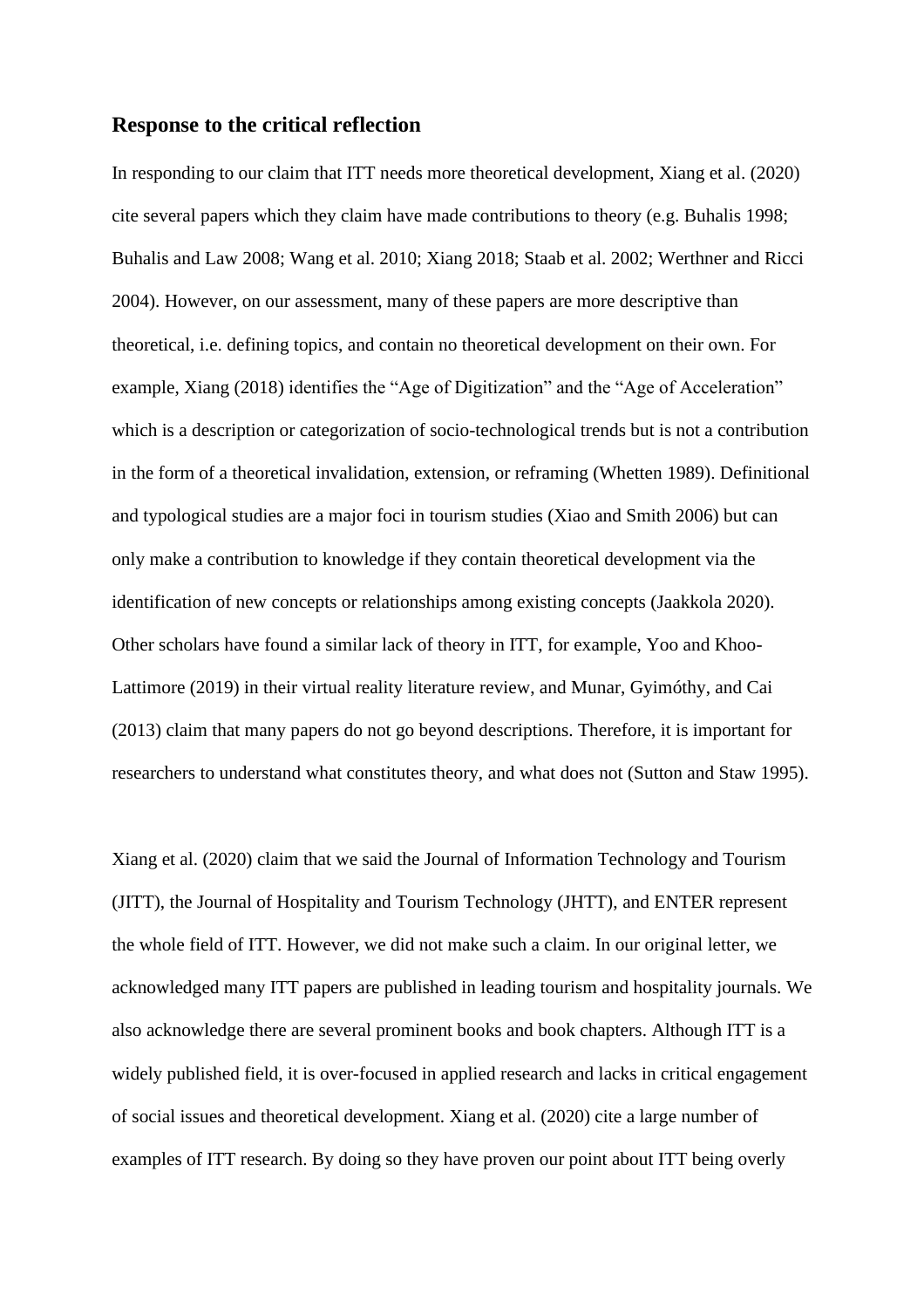focused on the applied aspect of IT as the majority of their cited papers fall into this category. By ignoring non-business related ITT research, we believe this limits the scope and potential of the field. We suggest new avenues of non-business related ITT research could involve a critical turn in ITT, ethics, wellbeing, fake news, and the digital divide.

Xiang et al. (2020) claim that we said ITT is a sub-field of IS. However, we never used the term sub-field. This misunderstanding may have come from our use of the term "parent discipline", although we also used the term "reference discipline" (Baskerville and Myers 2002). They also claim that we are naïve to suggest that ITT research finds its primary reference in IS. Gretzel et al. (2020) argue that ITT is the intersection between IT and tourism, which is exactly our point. IT is a concept formed by many academic disciplines such as computer science, software engineering, and IS. Despite this, Xiang et. al. (2020) and Gretzel et al. (2020) seem to go to great lengths to avoid saying that ITT uses IS as a reference discipline, while mentioning other IT-related reference disciplines such as computer science and engineering. We are puzzled by this omission as tourism and IS are both social science disciplines and share the common inquiry towards technology. Tourism and IS are more closely related than some of the other disciplines they mention (Hassan-Montero, Guerrero-Bote, and De-Moya-Anegón 2014). The omission is more surprising because there is a large body of ITT research that has drawn from two prominent theories developed from IS: the Technology Acceptance Model (TAM), and the Unified Theory of Acceptance and Use of Technology (UTAUT). These theories are also used for what Gretzel et al. (2020) claim is a lack of creativity and originality in ITT as it has primarily been focused on analyzing existing IT solutions and technology adoption and acceptance. While ignoring the contribution of IS they mention other fields such as data science and digital sociology, which fails to recognize that IS researchers have also focused on these topics (e.g.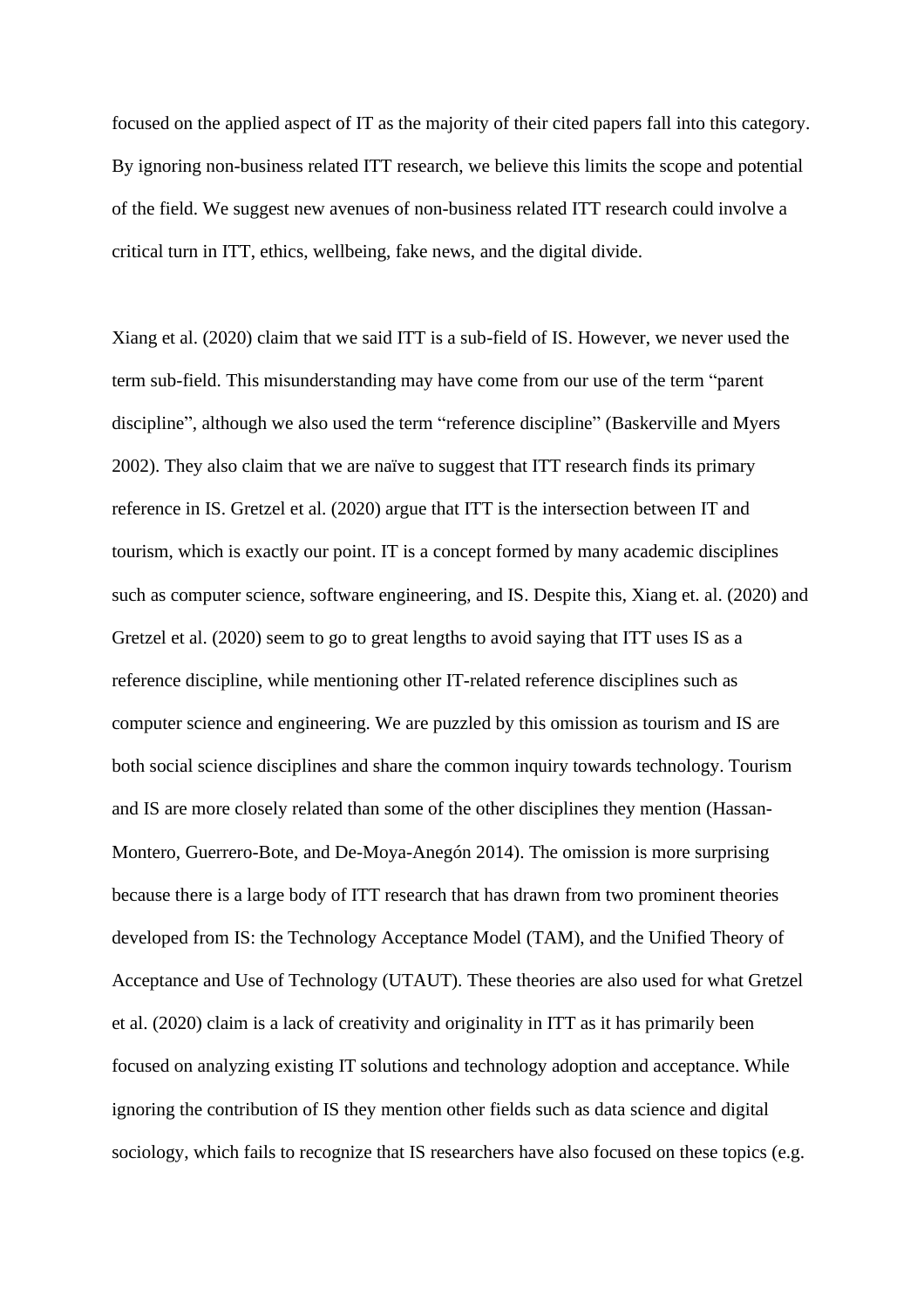Jones and Karsten 2008; Agarwal and Dhar 2014) which demonstrates that ITT researchers should not ignore IS as a reference discipline. In Scopus' CiteScore metric, JITT and JHTT have subject area classifications of Tourism, Leisure and Hospitality Management, Computer Science Applications, and IS. Further demonstrating the influence of IS on ITT research.

We further argue that ITT can draw from IS because of its focus on technology within social, historical, cultural, political, and business contexts (van Dijk et al. 2011; Hirschheim and Klein 2003). We disagree that referencing IS would narrow the focus of ITT, in fact, it is quite the opposite, we believe it would broaden its scope, potential research routes, and outlets for ITT. Xiang et al. (2020) also refer to ITT as drawing on the computer science discipline. We do not dispute this, and agree that ITT research can also learn from computer science, and other related disciplines. However, we believe ITT researchers can explore alternative realities of ITT phenomena, and for this reason, we suggested a reference to IS theoretical developments. IS is different from other IT-related disciplines as it focusses on applications (the "soft" issues) of technology rather than the fundamentals of the technology itself (the "hard" issues). Computer scientists and systems engineers research the technology itself, whereas IS researchers look away from the technology to the impacts it has on a broad range of contexts, which is why IS has been seen more as a social science discipline rather than a science of engineering (Avison and Elliot 2006). IS has drawn from a large "*diversity of theory from reference disciplines, including economics, mathematics, linguistics, semiotics, ethics, political science, psychology, sociology and statistics, along with computer science*" (Avison and Elliot 2006, 8). We agree it is important that ITT can continue to discuss the "hard" issues drawing from computer science, but is also perfectly placed to research the "soft" issues by drawing from IS. For example, using anthropological approaches to study IT (Avison and Myers 1995). Xiang et al. (2020) claim that ITT is a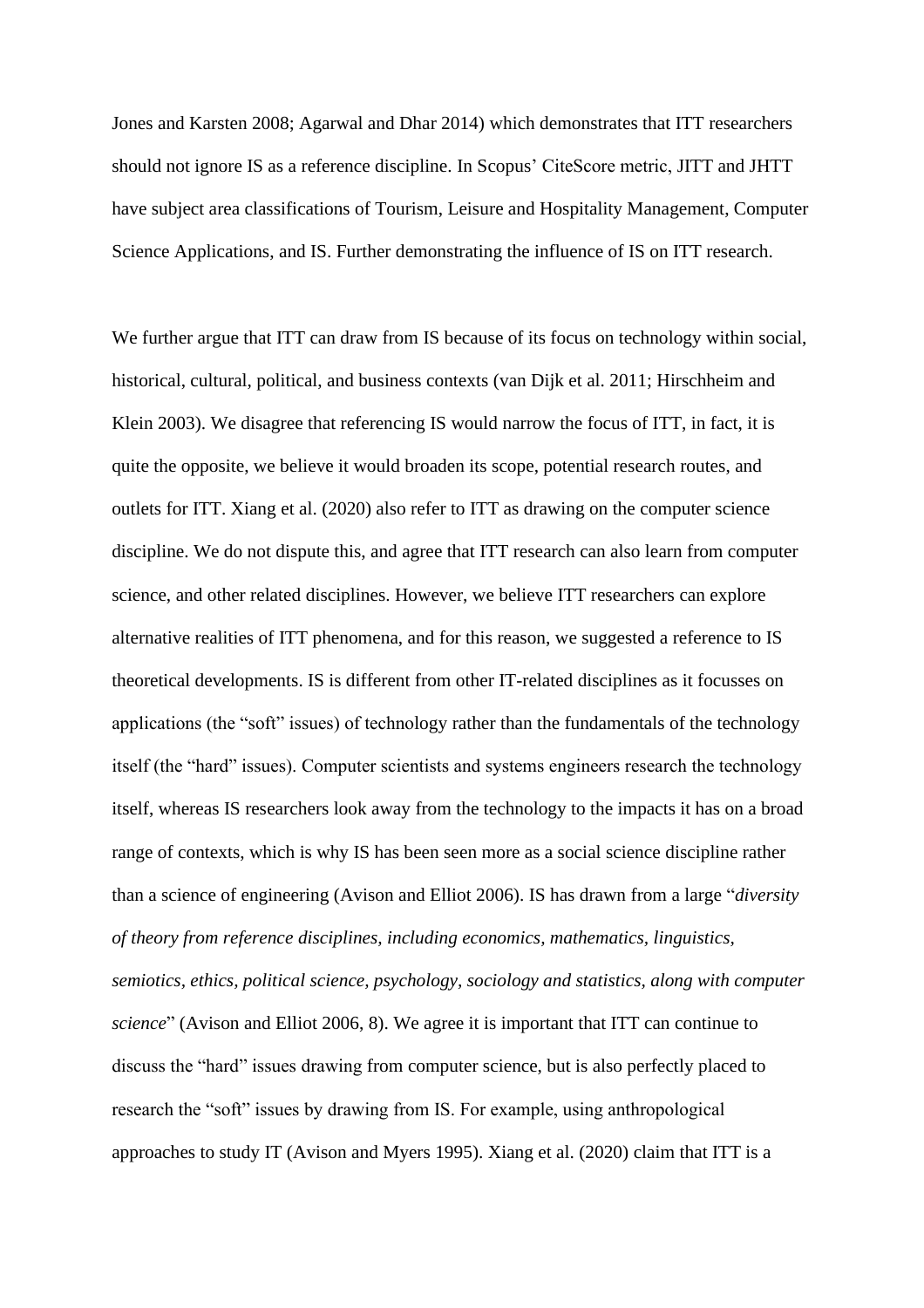practical discipline, which may explain the lack of theoretical contribution in many papers. IS also has its origins in problem-solving of practical issues, but the application of practical knowledge does not mean to neglect theory (Hirschheim and Klein 2003).

We do not disagree with topics proposed in Xiang et al. (2020)'s vision, and in particular, the pandemic will require new research perspectives into ITT. However, in our original letter, we suggested a deeper alignment with new theoretical frameworks and methodological approaches which unfortunately, Xiang et al. (2020) have not addressed beyond a few passing statements. We think this is very important for the growth of ITT research, so we reinforce our ideas in this letter.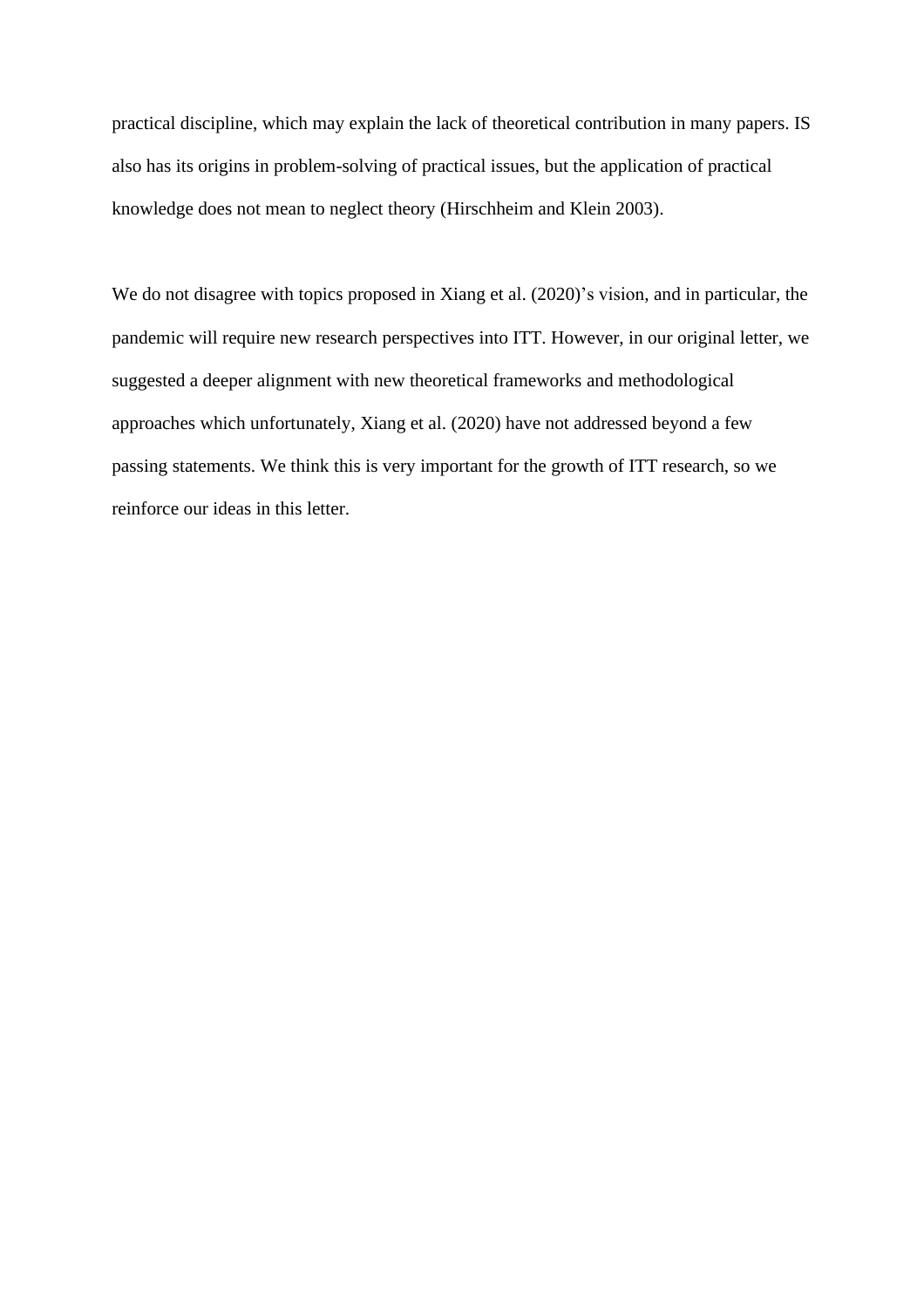## **Broaden and Open Boundaries of ITT**

We call for ITT researchers to re-examine the paradigmatic boundaries and broaden the research sphere of ITT. We argue that knowledge production in ITT should go above the confirmatory and reproductive pattern, and engage in more debates through theorizing with other knowledge traditions (Pritchard and Morgan 2007). As we mentioned in our original letter, ITT has several dedicated journals, conferences, and research communities. However, Munar et al. (2013) argue that these are driven by applied business research agendas with a close circle of actors who hold editorial positions and who perpetuate particular ontological views and act as gatekeepers for knowledge production. As the hub of ITT knowledge production, the aims and scope in JITT and JHTT, as well as the call for papers in the ENTER conference continue to reflect the privilege of applied and business-orientated research. Much focus on the scope and themes are definitional and typological. While valuing the importance of these articles, we believe that we should treat IT artefacts more than just "black box" (Benbasat and Zmud 2003; Agarwal and Lucas 2005), as technology has been woven into the fabric of tourism (Xiang 2018). It is essential now to critically examine IT in tourism ontologically, and discuss how ITT can engage with philosophical and theoretical development.

As key gatekeepers of knowledge production, board members and editorial teams in key journals and knowledge networks should engage more with reflexive self-critique (Hall 2004; Airey et al. 2015) and encourage young academics and alternative voices to debate and reflect the nature of ITT, and engage with other fields and disciplines outside ITT to push the paradigmatic boundaries. Pritchard and Morgan (2007) observe that tourism management communities are too certain in their cozy orthodoxies and resist engaging with other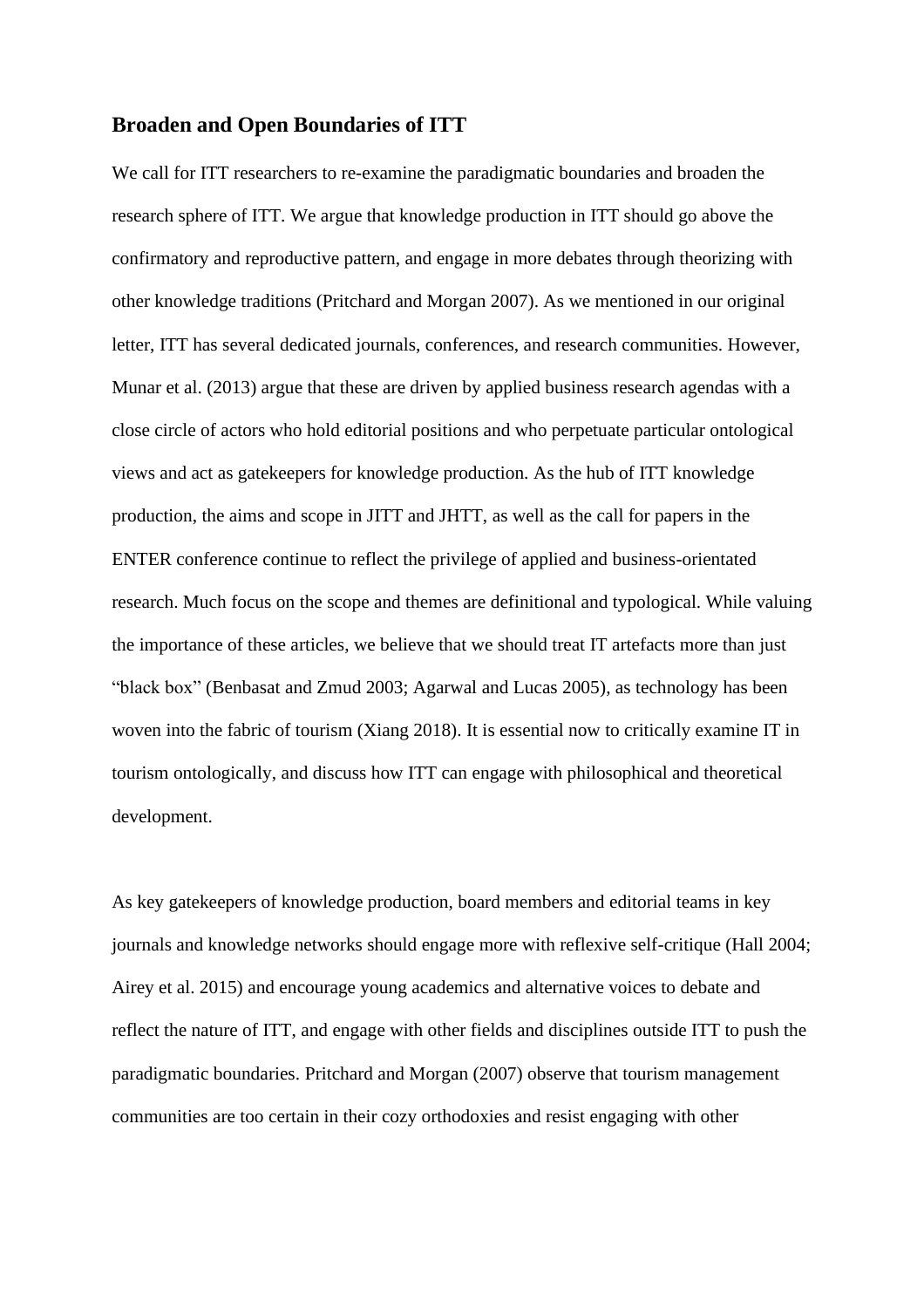traditions in the epistemological shift. The maturing of a field is associated with its shifting boundaries (DeSanctis 2003).

COVID-19 and the George Floyd protests both show the intersectional nature of crises that requires a critical, inclusive ITT response that encourages voices that are unrepresented and silenced (Hollinshead 1999). Emerging evidence suggests that the impact of race and income inequalities may result in higher death rates for minorities from COVID-19 (Kirby 2020) and law enforcement encounters (Galea and Abdalla 2020). The responses to these crises have societal implications that require ITT to critically reflect on its ontological foundations. The emerging COVID-19 "new normal" will require new individual and organizational norms around health, equality, travel and communications, for example, understanding Emindfulness in a post-pandemic world (Stankov, Filimonau, and Vujičić 2020), and a recent call for papers in a special issue in "Digital Technology, Tourism and Geographies of Inequality" in Tourism Geographies. Beyond micro-level customer/provider routines, researchers may wish to challenge the growth assumptions inherent in the current business and management focus of ITT which can have negative environmental and social impacts (Prideaux, Thompson, and Pabel 2020). As we seek to reopen national borders closed by COVID-19 to tourists [\(https://reopen.europa.eu/en\)](https://reopen.europa.eu/en), the future ITT research may incorporate non-capitalist growth perspectives such as ecofeminism that seeks to jointly address the exploitation of both women and the environment that can result from increasing visitor numbers (James, Condie, and Lean 2019). Similarly, the issues of social justice that have sparked global protests have encouraged organizations to reflect on their societal role. While technology in ITT has been championed as emancipatory for individuals, organizations and institutions, ITT researchers have paid less attention to the unethical use of technology by enterprises (such as dark patterns) (Harviainen, Paavilainen, and Koskinen 2019) or its role in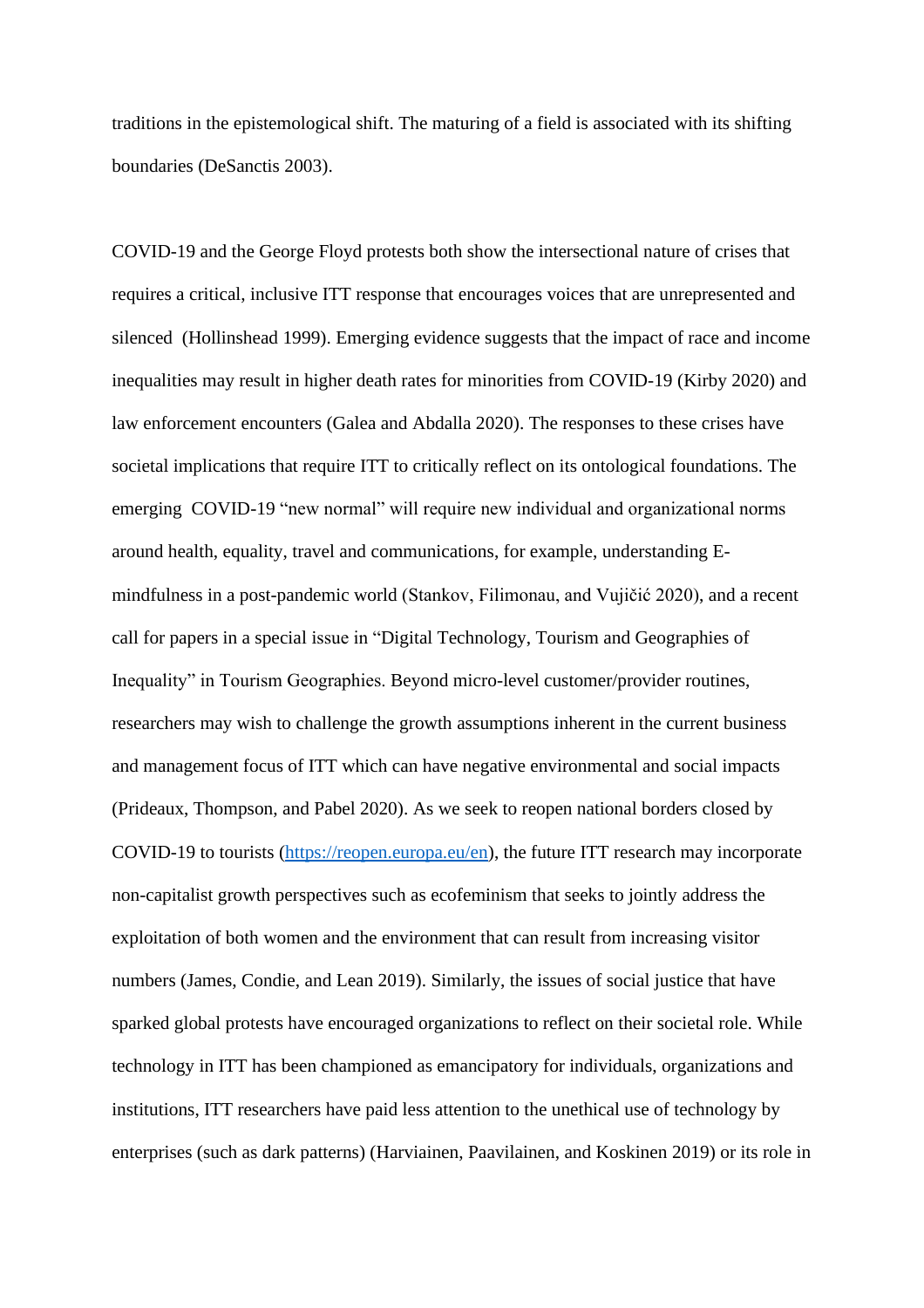facilitating discriminatory practices (Ahuja and Lyons 2019). Reflexive, critical ITT research may begin to explore and address the interconnected nature of social, digital and economic inequalities in Tourism.

Positioned as an interdisciplinary field, ITT is currently a domain in which technology, innovation and management theories are applied. However, there is little evidence that ITT research advances the knowledge and influence the discourse in the field of technology, innovation and management. Although we acknowledge some ITT studies are published in the disciplines of computer science and information systems, most ITT studies are still predominantly published and presented in tourism journals and conferences. To challenge this unequal power dynamic in ITT knowledge production, ITT researchers should go beyond only publishing and presenting in the tourism field. This not only helps to strengthen the awareness and recognition of ITT research in other knowledge disciplines, but also allows ITT researchers to engage in theorizing and contributing to a broader knowledge by focusing on the dynamic and hybrid togetherness of tourism and IT artefacts in an embedded social and cultural context. Therefore enabling neighboring disciplines to learn from each other (Davies, Manning, and Söderlund 2018). Furthermore, we encourage researchers to initiate and create environments outside the tourism field for ITT research to flourish. This includes proposing ITT special issues in prestigious journals, dedicated ITT conference tracks in established conferences in relevant knowledge disciplines, and collaborations between fields between in both individual and organizational levels. We are pleased there are some attempts at this, for example, a special issue on "tourism scale development" in the Journal of Business Research (2020), and we encourage ITT scholars to propose more in other disciplines.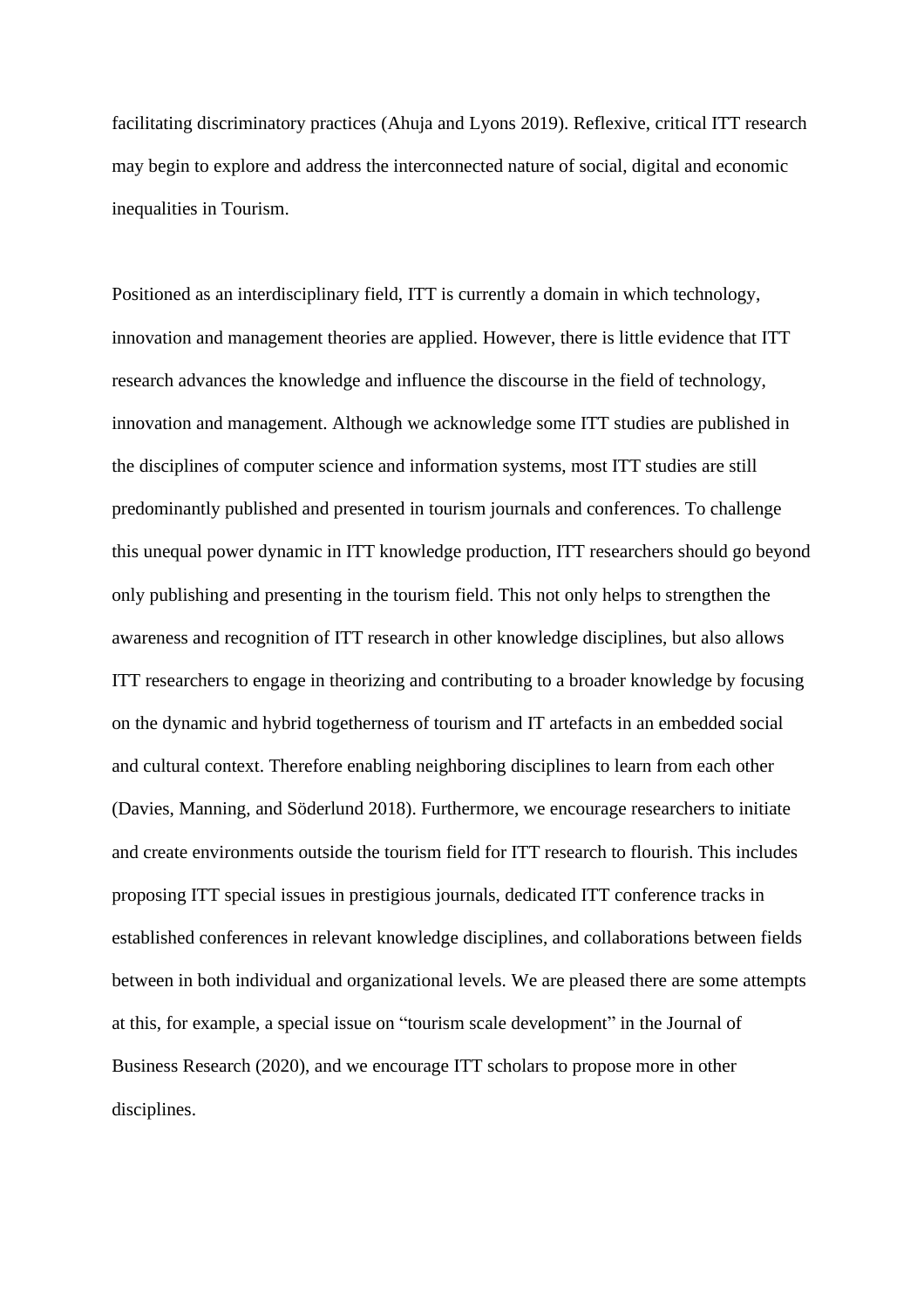In the past two decades, we witnessed a growing number of researchers who have reached beyond the hegemonic (post)positivist domain and engage with a critical lens in understanding gendered embodied experiences, political and ethical issues, social justice, and (in)equality (Ateljevic, Pritchard, and Morgan 2007). ITT researchers and gatekeepers should look beyond the repeating and privileged area (Hollinshead 1999) and widen the gaze into the "world of ITT", and reflexively critique their own situatedness and social practices that shape the knowledge force-fields (Tribe, 2006).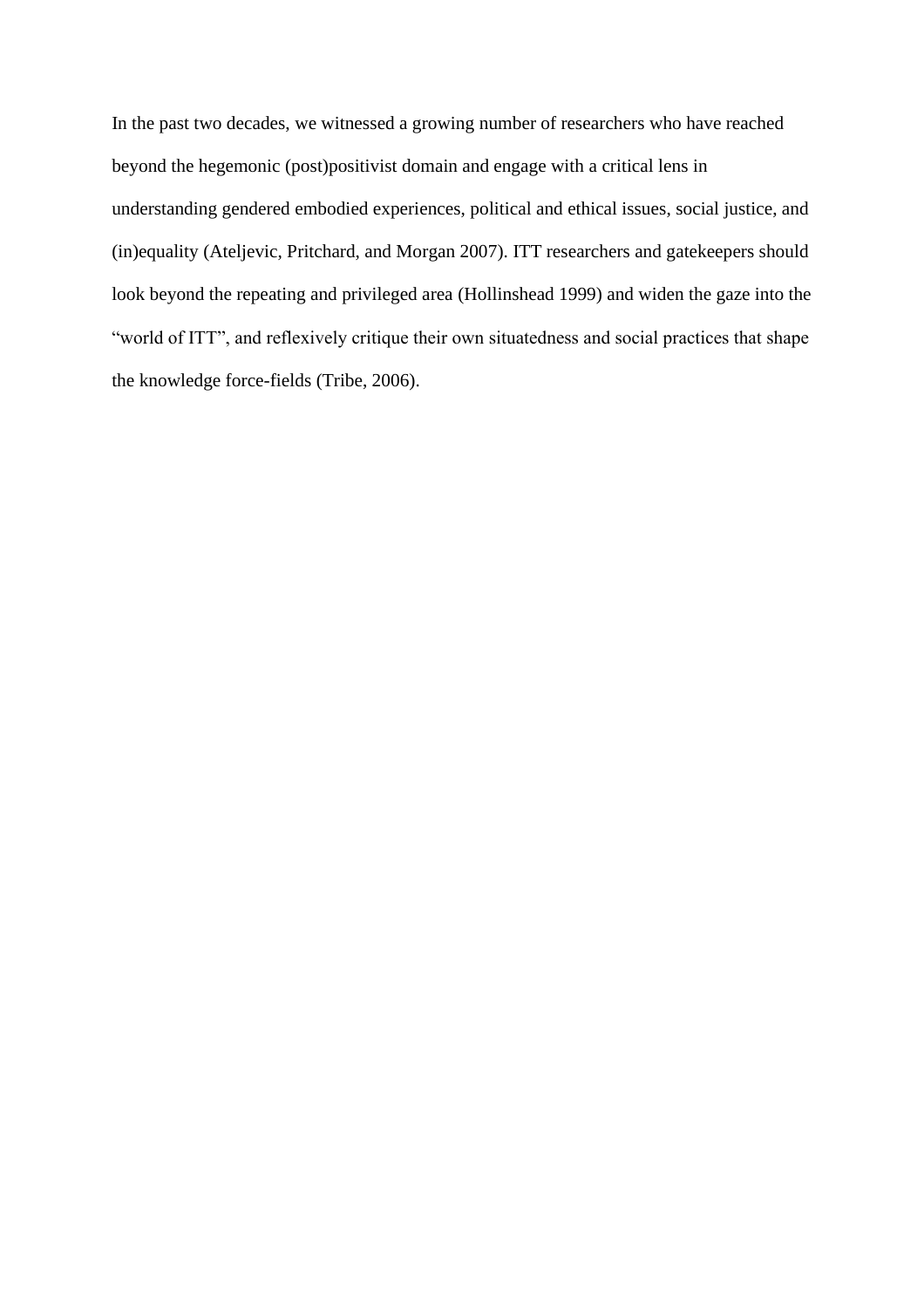# **Methodology and Theorizing**

While Xiang et al. (2020) encouraged ITT alignment with computer science (we don't disagree), it is important that neighboring disciplines that have a joint interest in similar topics learn from each other to encourage cross-fertilization and collaboration between research disciplines (Davies, Manning, and Söderlund 2018). ITT and IS both have a joint interest in IT and to encourage collaborative learning and cross-fertilization, Davies et al. (2018) encourage the use of meta-theories - "*theoretical framework or paradigms with generic and reflexive qualities that prompt scholars to question established assumptions*" (p. 971). Munar et al. (2013) listed some potential meta-theories for ITT research, and we advocate for some additional meta-theories which we argue could easily be aligned with ITT. For example, affordance theory (Gibson 1977; Leonardi 2011), sociomateriality (Orlikowski and Scott 2008) structuration theory (Giddens 1984), actor-network theory (Latour 1987), and practice theory (Feldman and Orlikowski 2011). There is also a Wiki which lists further theories used in IS research (Larson and Eargle 2015) which includes theories used in critical, interpretive and (post)positivist research, and we urge ITT researchers to draw further from these theoretical perspectives. By doing so, it is important for ITT to remain rigorous and use concepts from other disciplines critically (Avison and Elliot 2006), adapt theories (Truex, Holmström, and Keil 2006) for the ITT perspective, and engage with experts from other disciplines (Davies, Manning, and Söderlund 2018).

Pourfakhimi et al. (2019) and Pourfakhimi et al. (2020) argue that the issue of theory has not been solved in ITT research. They argue that eTourism technology acceptance has largely been relying on a narrow group of early classic cognitive theories, e.g. TAM and UTAUT. This narrow focus not only leads to poor theoretical contributions with confirmatory results, but also impedes the ground-breaking insights that pushing paradigmatic boundaries of the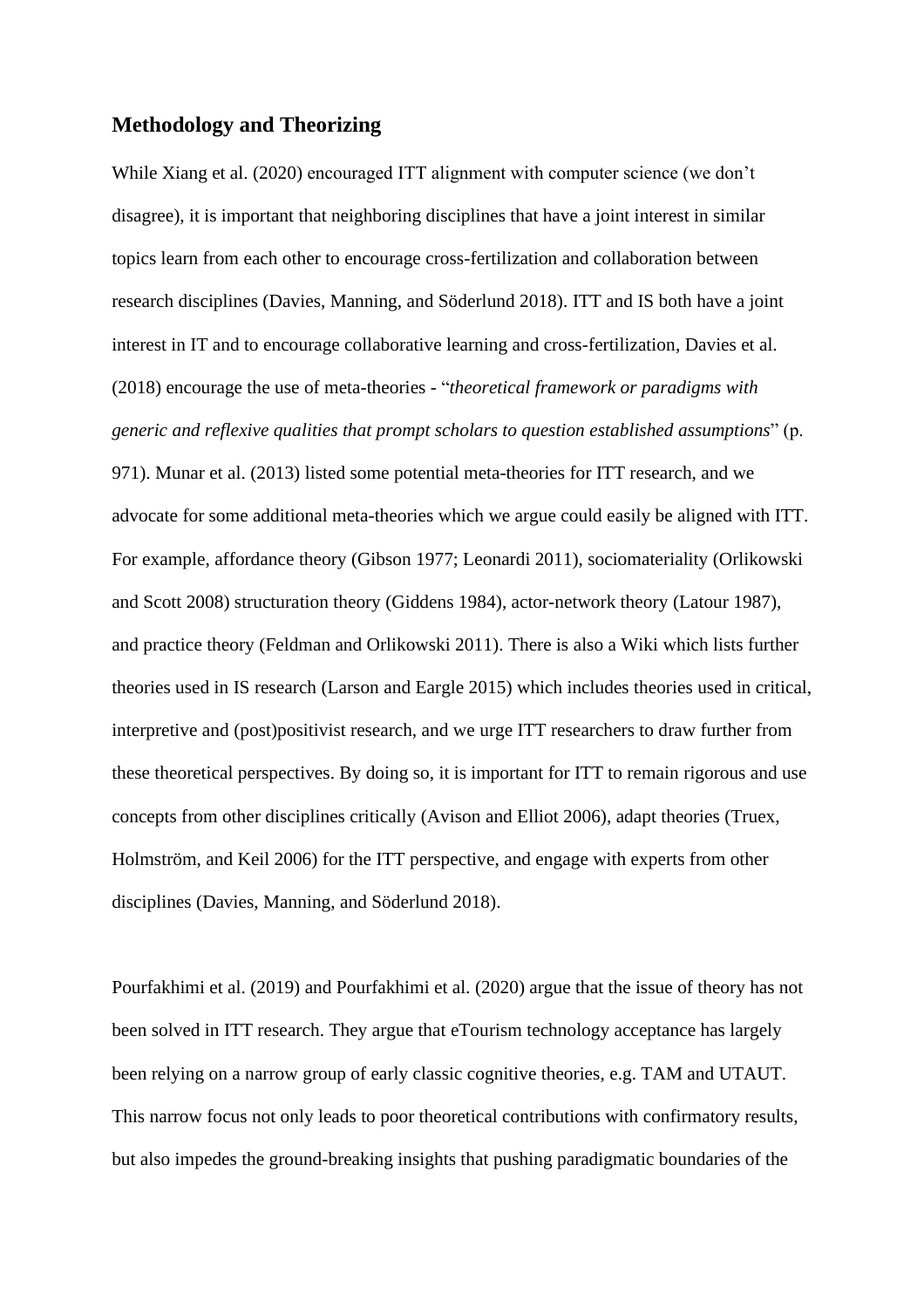field. The progress of knowledge production in eTourism and technology acceptance has fallen behind in its fundamental fields (Gretzel 2011), including tourism.

Xiang et al. (2020) disagreed with our methodological vision, despite this being earlier advocated by Gretzel (2011) who argued for "methodological rethinking"; to move away from one-off and one-context research, and advocate for more replication or systematic expansion of existing theories, as well as longitudinal studies. We agree with Gretzel (2011), and provide our ideas for methodological rethinking here. For example, Munar and Bødker (2014) discussed design-related issues through a critical lens. ITT researchers can draw on IS design science methodologies (e.g. Hevner et al. 2004; Peffers et al. 2008), or including longitudinal studies (Gretzel 2011) by using ethnographically informed design science (Baskerville and Myers 2015). There are other methodologies which we believe could add alternative voices for ITT scholars, for example, ethnography (Myers 1999), critical ethnography (Myers 1997), interpretive studies (Klein and Myers 1999), critical studies (Myers and Klein 2011), grounded theory (Urquhart 2012), action research (Baskerville and Myers 2004), visual methods (Whiting et al. 2018), multimethod research designs (Mingers 2001), or from other areas of tourism research such as LEGO® Serious Play® (Simon, Neuhofer, and Egger 2020).

Methodologies that explicitly incorporate context have been used to develop evolutionary/coevolutionary theory that goes beyond typology/classification. More recently, these approaches have been extended in the IS domain to incorporate the growing volume of trace data to build theory that attempts to explain digital socio-technical phenomena (Benbya et al. 2020). We further emphasize that many of the methodologies stated above have been developed from an IS perspective, but we believe that ITT researchers could further develop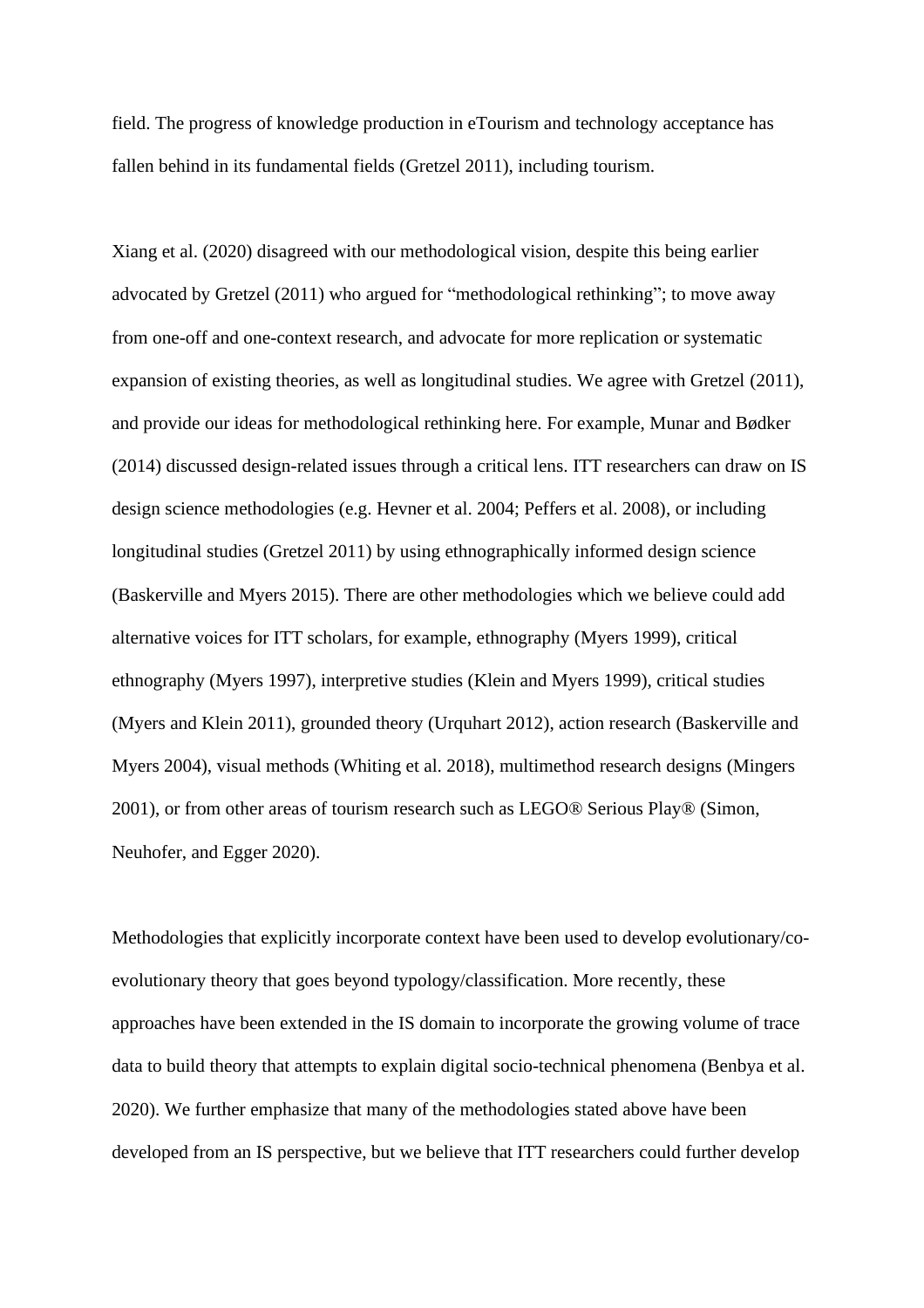them from the unique perspective that tourism can offer. In a related argument, these methodologies also make the process of theorizing explicit. IS has debated the nature of theory, the process of theorizing, and more broadly the role of theory in the discipline (Siponen and Klaavuniemi 2019), ITT has not yet done so.

We believe that for the ITT field to grow and flourish, these issues need to be solved. We made some suggestions in our original letter, many of which follow on Gretzel (2011) who drawing from Tribe (2008), urges for a critical theory approach to ITT, and broader use of theoretical perspectives from other disciplines such as sociology. We further urge that because IS research already has a long history of drawing from sociological, anthropological, and psychological theories (among others) in examining IT artifacts, it is uniquely placed for ITT to draw on these insights and embrace them into a tourism perspective. We acknowledge that the wider tourism research has drawn from these disciplines, but the difference is that IS draws on these disciplines to understand issues related to the IT artifact. Adopting this approach can expose ITT researchers to new ways of thinking, identify new theoretical or methodological resources, enhance or challenge existing tourism theory, or set a new tourism research agenda (Kock, Assaf, and Tsionas 2020).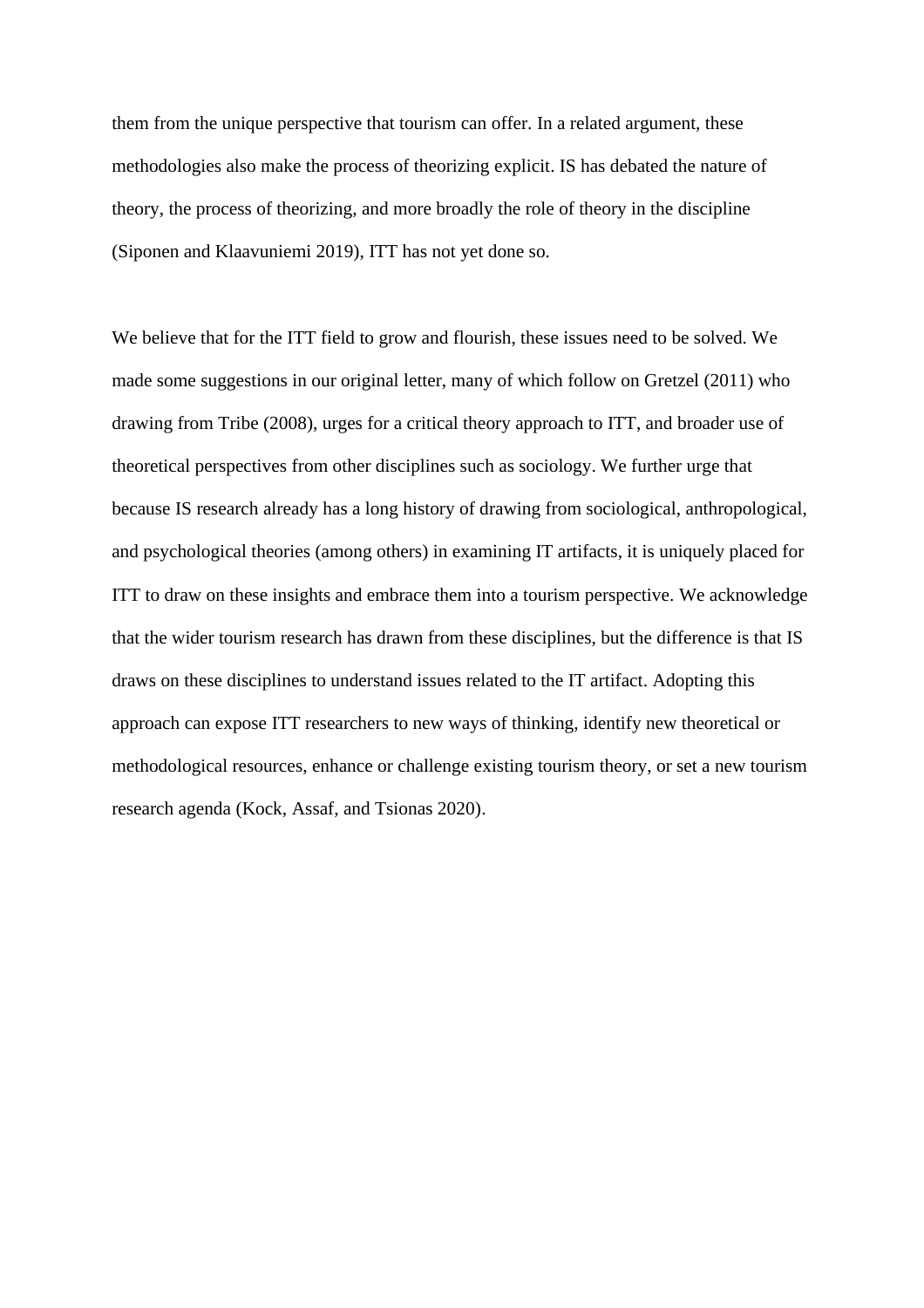## **Knowledge Dissemination**

A discussion on developing ITT further necessarily involves a critical examination of knowledge dissemination as well as production. ITT knowledge is not only shared via research artifacts and interactions but via undergraduate and postgraduate courses. The latter is a significant domain to be examined as ITT learners begin the process of developing professional identities which are shaped by subsequent practice. Emerging work in sustainable tourism recognizes the value of developing learners as citizens which may contrast with the customer/supplier dyad that underpins extant ITT research (Boluk, Cavaliere, and Duffy 2019; Johnson and Morris 2010). Agarwal and Lucas (2005) have argued that established academics are successful because they are able to publish similar studies, and therefore train their doctoral students to do the same. There is no incentive to change because it is hard to shift focus without journals calling for different kinds of papers. Therefore, following from Agarwal and Lucas (2005), we argue that ITT editors should encourage non-traditional ITT theories and methodologies (some we mentioned above), and to encourage doctoral students to learn both traditional and non-traditional approaches. Furthermore, similar to IS, ITT can develop guidance for ITT doctoral students to develop high-impact and high-visibility research.

Boluk et al. (2019) point out that quality education offers a substructure to achieve sustainability and offer a framework for the development of critical tourism citizens – a guideline which could be applied also to ITT education in order to foster criticality among its students. Accordingly, strategies for critical education should focus on *critical praxis, critical positionality* and *critical reflection*. Critical praxis refers to bringing critical topics, dialogue and reflection into real-world situations, forcing students to uncomfortably confront their own behaviors (p. 876) in domains such as gender, race and class. Critical positionality refers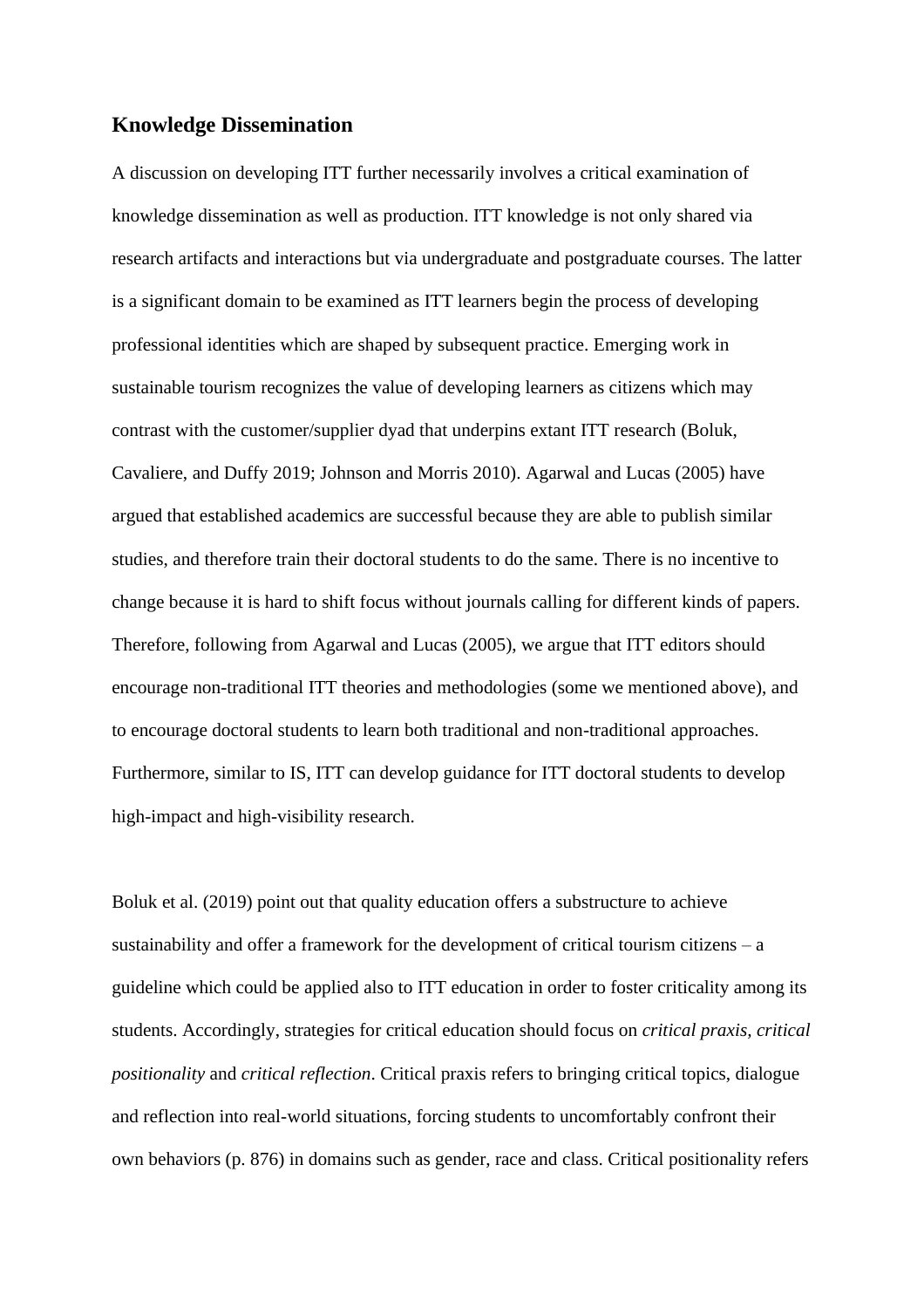to an examination of power, privilege and position (p. 875) – *why one thinks in a certain way* - engaging with issues such as Western-centric academia, social and technological inequalities which has been debated in IS (Bosch 2017) but not ITT. Finally, Boluk et al. (2019) propose critical reflection as an outcome of the discussion of critical topics. For example, ITT, like other business-oriented domains, is largely embedded in tacit assumptions of capitalism and neoliberalism, where production and consumption are generally favored over critical reflection (Niewiadomski 2020). Future ITT educators need to encourage students to actively consider their critical positioning, supporting their development as reflective ITT researchers and practitioners, aware of issues such as institutional and power structures. This process can be supported by the development of a body of critical ITT scholarship that realizes its interdisciplinary potential.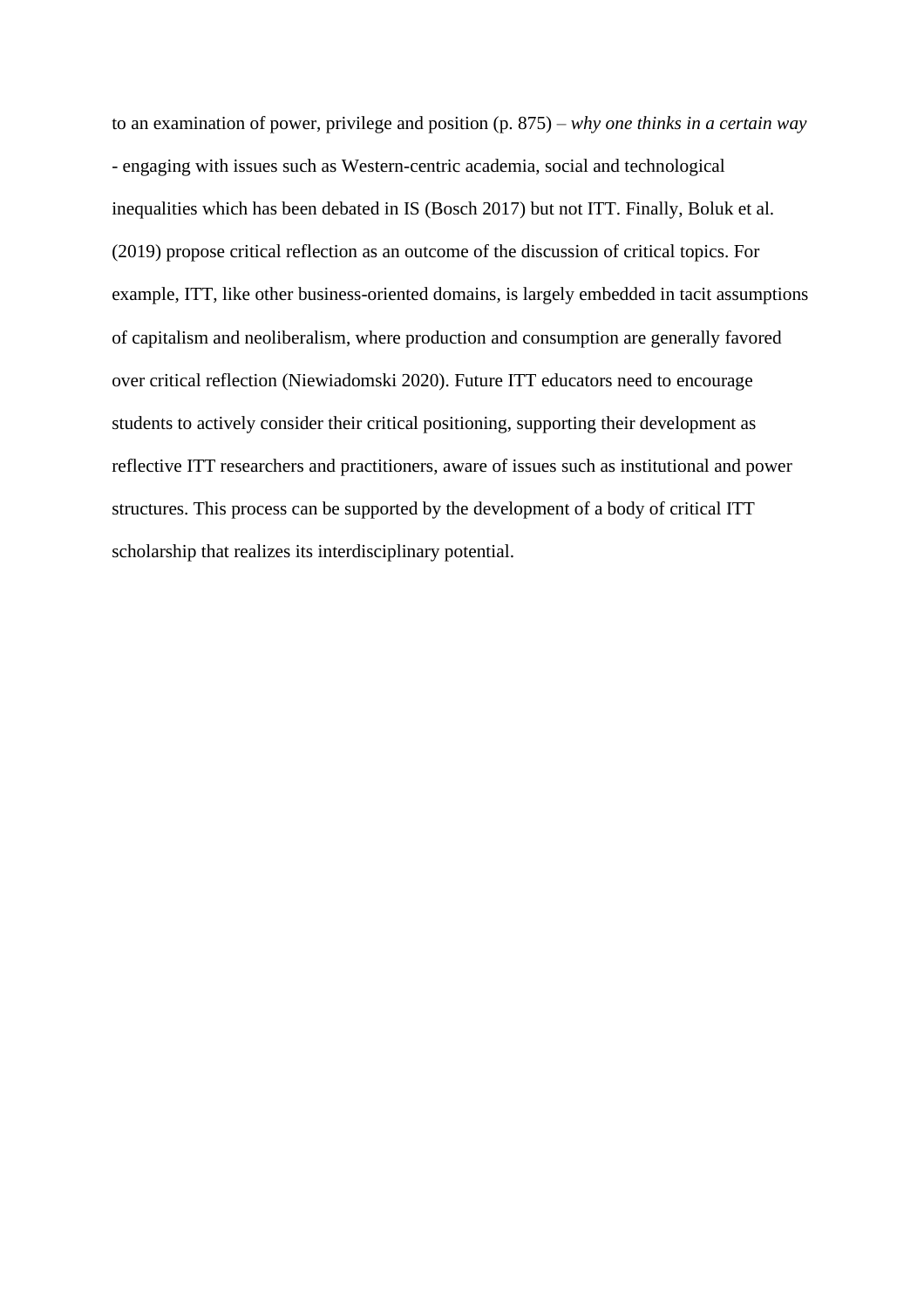# **Conclusion**

In this article, we responded to Xiang et. al. (2020) and further elaborated on our ideas for rethinking knowledge creation in ITT research. We reemphasize our original positions in Cai and McKenna (2020) that ITT should not ignore the rich and diverse nature of IS research, and engage in a wider theoretical and methodological development. We also set out an agenda for pushing the paradigmatic boundaries of ITT research in relation to knowledge production and research topics. In addition, to flourish as a field, ITT research must engage more with theoretical and methodological advancements, alongside knowledge dissemination practices. We hope this discussion will contribute to more inclusive and hopeful development of ITT research.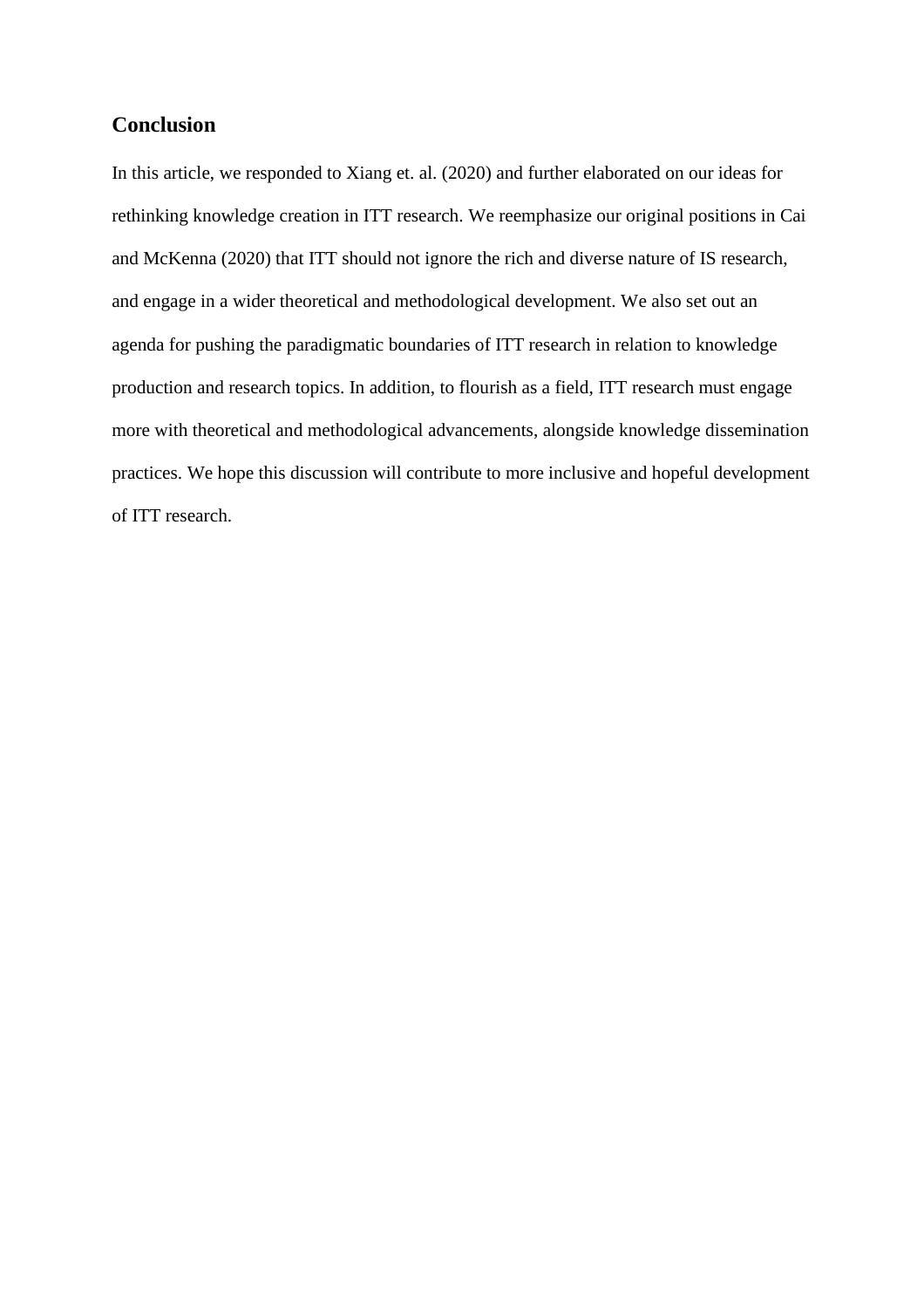# **References**

- Agarwal, Ritu, and Vasant Dhar. 2014. 'Editorial—Big Data, Data Science, and Analytics: The Opportunity and Challenge for IS Research'. *Information Systems Research* 25 (3): 443–48. doi:10.1287/isre.2014.0546.
- Agarwal, Ritu, and Henry C. Lucas. 2005. 'The Information Systems Identity Crisis: Focusing on High-Visibility and High-Impact Research'. *MIS Quarterly* 29 (3): 381– 98.
- Ahuja, Rishi, and Ronan C Lyons. 2019. 'The Silent Treatment: Discrimination against Same-Sex Relations in the Sharing Economy'. *Oxford Economic Papers* 71 (3): 564– 76.
- Airey, David, John Tribe, Pierre Benckendorff, and Honggen Xiao. 2015. 'The Managerial Gaze: The Long Tail of Tourism Education and Research'. *Journal of Travel Research* 54 (2). Sage Publications Sage CA: Los Angeles, CA: 139–51.
- Ateljevic, Irena, Annette Pritchard, and Nigel Morgan. 2007. *The Critical Turn in Tourism Studies*. Routledge.
- Avison, D, and S Elliot. 2006. 'Scoping the Discipline of Information Systems'. In *Information Systems: The State of the Field*, edited by John Leslie King and Kalle Lyytinen. Chichester: John Wiley & Sons, Ltd.
- Avison, David, and Michael Myers. 1995. 'Information Systems and Anthropology: And Anthropological Perspective on IT and Organizational Culture'. *Information Technology & People* 8 (3): 43–56.
- Baskerville, Richard L., and Michael D Myers. 2002. 'Information Systems as a Reference Discipline'. *Mis Quarterly* 26 (1): 1–14.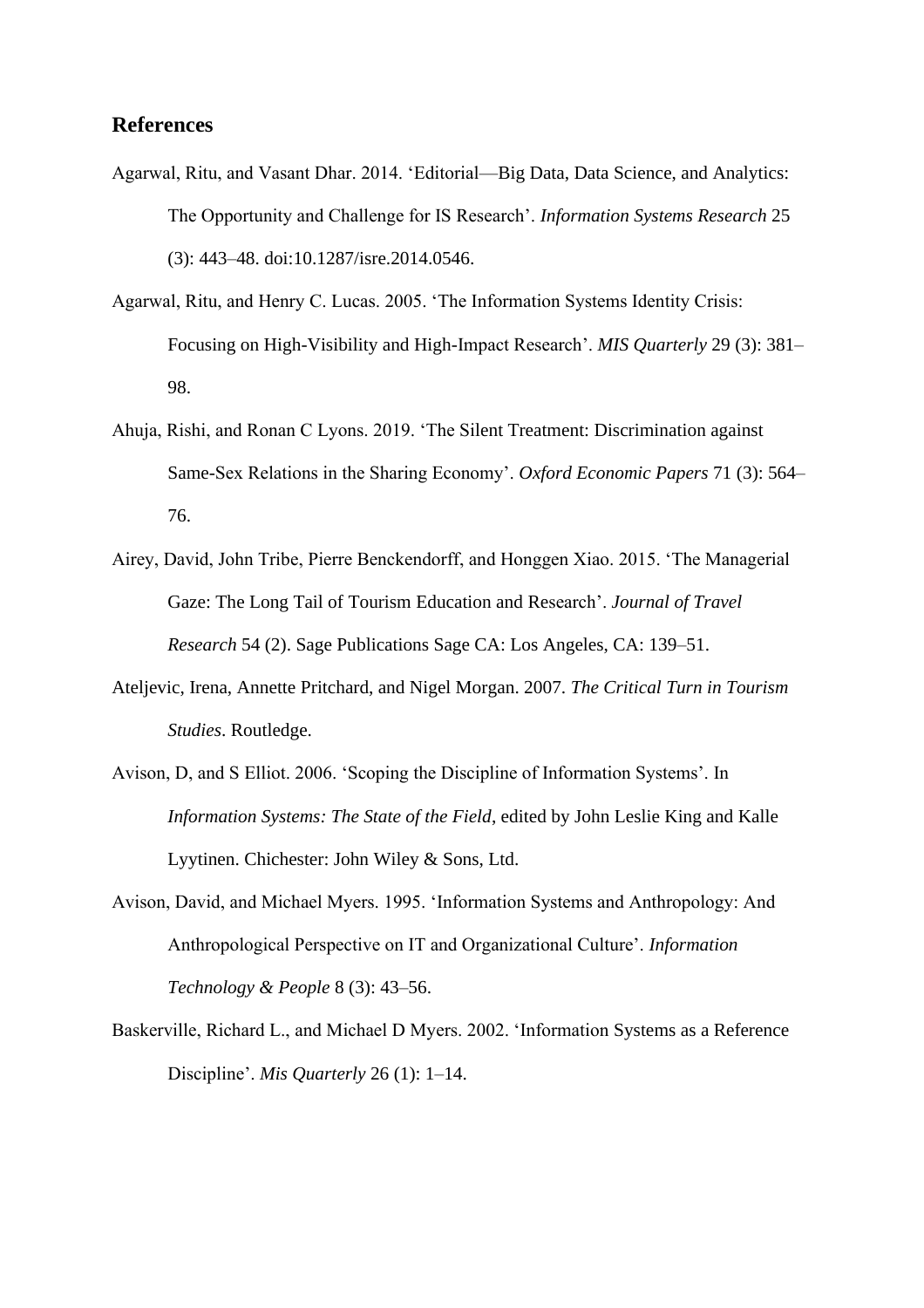- Baskerville, Richard L., and Michael D. Myers. 2004. 'Special Issue on Action Research in Information Systems: Making IS Research Relevant to Practice: Foreword'. *MIS Quarterly* 28 (3). JSTOR: 329–35.
- ———. 2015. 'Design Ethnography in Information Systems'. *Information Systems Journal* 25 (1): 23–46. doi:10.1111/isj.12055.
- Benbasat, Izak, and Robert W. Zmud. 2003. 'The Identity Crisis within the IS Discipline: Defining and Communicating the Discipline's Core Properties'. *MIS Quarterly* 27 (2). JSTOR: 183–94.
- Benbya, Hind, Ning Nan, Hüseyin Tanriverdi, and Youngjin Yoo. 2020. 'Complexity and Information Systems Research in the Emerging Digital World'. *MIS Quarterly* 44 (1). MIS Quarterly: 1–17.
- Bødker, Mads, and Ana María Munar. 2014. 'New Territories in Information Technologies and Tourism Research'. In *The Wiley Blackwell Companion to Tourism*, edited by Alan A. Lew, C. Michael Hall, and Allan M. Williams, 262–74. Oxford, UK: John Wiley & Sons, Ltd. doi:10.1002/9781118474648.ch21.
- Boluk, Karla Aileen, Christina Teresa Cavaliere, and Lauren Nicole Duffy. 2019. 'A Pedagogical Framework for the Development of the Critical Tourism Citizen'. *Journal of Sustainable Tourism* 27 (7). Taylor & Francis: 865–81.
- Bosch, Tanja. 2017. 'Twitter Activism and Youth in South Africa: The Case Of# RhodesMustFall'. *Information, Communication & Society* 20 (2). Taylor & Francis: 221–32.
- Buhalis, Dimitrios. 1998. 'Strategic Use of Information Technologies in the Tourism Industry'. *Tourism Management* 19 (5): 409–21. doi:10.1016/S0261-5177(98)00038- 7.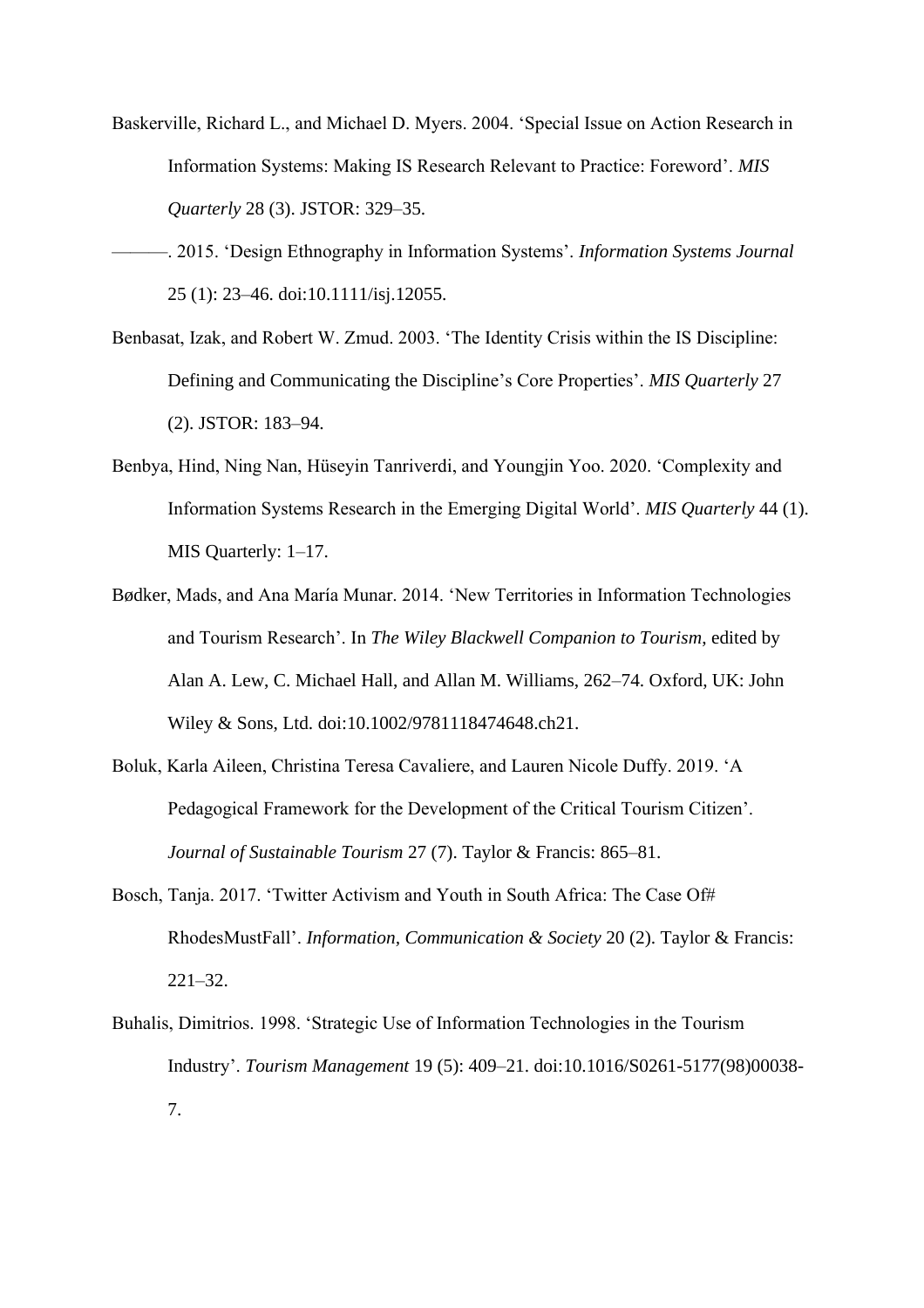- Buhalis, Dimitrios, and Rob Law. 2008. 'Progress in Information Technology and Tourism Management: 20 Years on and 10 Years after the Internet—The State of ETourism Research'. *Tourism Management* 29 (4): 609–23. doi:10.1016/j.tourman.2008.01.005.
- Cai, Wenjie, and Brad McKenna. 2020. 'Knowledge Creation in Information Technology and Tourism Research'. *Journal of Travel Research* In press. SAGE Publications Inc. doi:10.1177/0047287520903142.
- Davies, Andrew, Stephan Manning, and Jonas Söderlund. 2018. 'When Neighboring Disciplines Fail to Learn from Each Other: The Case of Innovation and Project Management Research'. *Research Policy* 47 (5): 965–79. doi:10.1016/j.respol.2018.03.002.
- Davis, Gordon B., and Margrethe H. Olson. 1984. *Management Information Systems: Conceptual Foundations, Structure, and Development*. New York: McGraw-Hill, Inc.
- DeSanctis, Gerardine. 2003. 'The Social Life of Information Systems Research: A Response to Benbasat and Zmud's Call for Returning to the IT Artifact'. *Journal of the Association for Information Systems* 4 (7): 360–76.
- Dijk, Stephan van, Hans Berends, Mariann Jelinek, A Georges L Romme, and Mathieu Weggeman. 2011. 'Micro-Institutional Affordances and Strategies of Radical Innovation'. *Organization Studies* 32 (11): 1485–1513.
- Feldman, Martha S., and Wanda J. Orlikowski. 2011. 'Theorizing Practice and Practicing Theory'. *Organization Science* 22 (5). INFORMS: 1240–53. doi:10.1287/orsc.1100.0612.
- Galea, Sandro, and Salma M Abdalla. 2020. 'COVID-19 Pandemic, Unemployment, and Civil Unrest: Underlying Deep Racial and Socioeconomic Divides'. *JAMA*.
- Gibson, J. J. 1977. 'The Theory of Affordances'. In *Perceiving, Acting and Knowing*, edited by R. E. Shaw and J. Bransford, 67–82. Hillsdale: Lawrence Erlbaum Associates.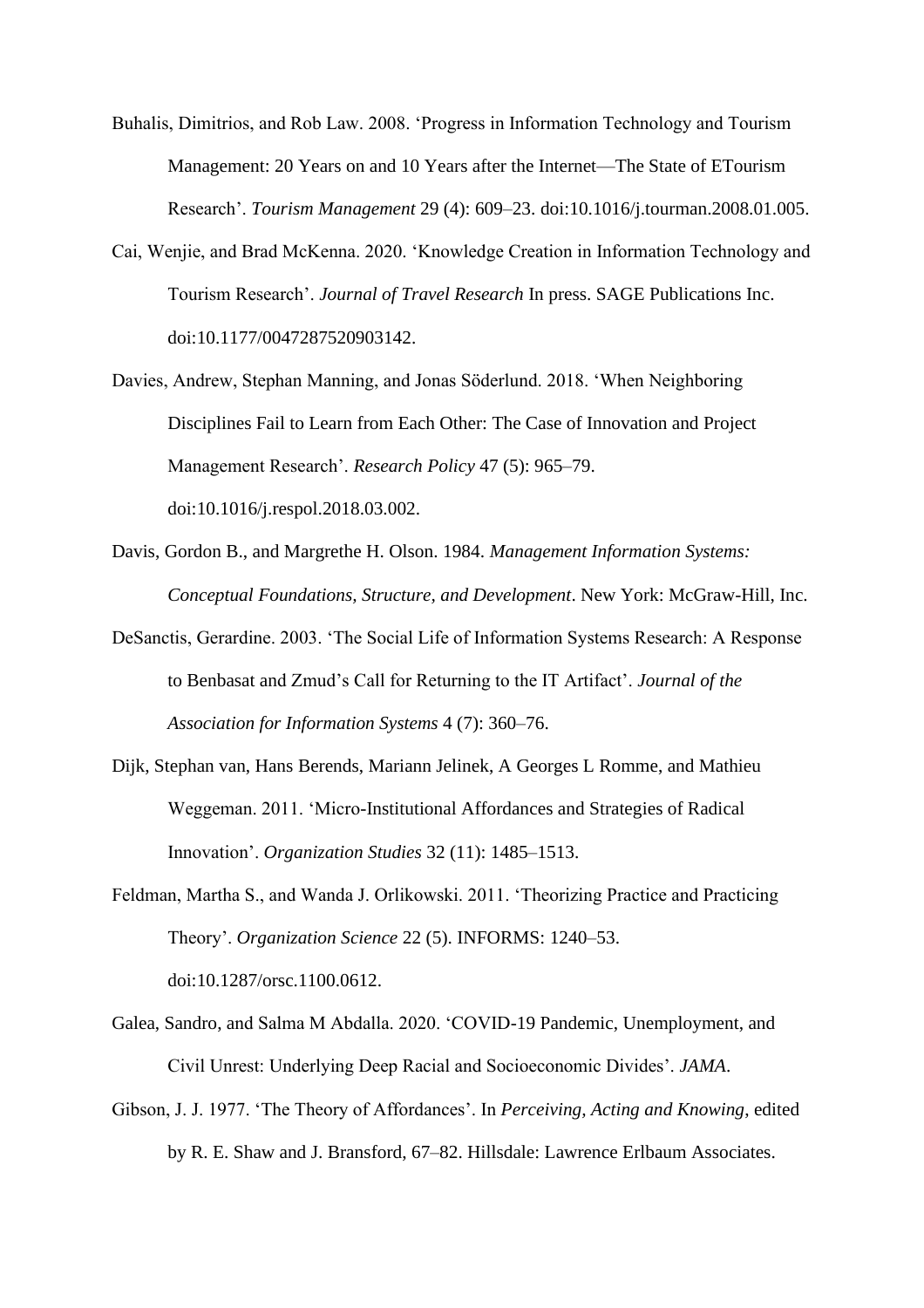- Giddens, A. 1984. *The Constitution of Society: Outline of the Theory of Structure*. Berkeley, CA: University of Califomia Press.
- Gretzel, Ulrike. 2011. 'Intelligent Systems in Tourism: A Social Science Perspective'. *Annals of Tourism Research* 38 (3). Elsevier: 757–79.
- Gretzel, Ulrike, Matthias Fuchs, Rodolfo Baggio, Wolfram Hoepken, Rob Law, Julia Neidhardt, Juho Pesonen, Markus Zanker, and Zheng Xiang. 2020. 'E-Tourism beyond COVID-19: A Call for Transformative Research'. *Information Technology & Tourism*. Springer, 1.
- Hall, Michael. 2004. 'Reflexivity and Tourism Research'. *Qualitative Research in Tourism: Ontologies, Epistemologies and Methodologies*. Routledge London & New York, 137–55.
- Harviainen, J Tuomas, Janne Paavilainen, and Elina Koskinen. 2019. 'Ayn Rand's Objectivist Ethics Applied to Video Game Business'. *Journal of Business Ethics*. Springer, 1–14.
- Hassan-Montero, Yusef, Vicente P. Guerrero-Bote, and Félix De-Moya-Anegón. 2014. 'Graphical Interface of the Scimago Journal and Country Rank: An Interactive Approach to Accessing Bibliometric Information.' *El Profesional de La Información* 23 (3): 272–78.
- Hevner, Alan, Salvatore March, Jonsoo Park, and Sudha Ram. 2004. 'Design Science in Information Systems Research'. *MIS Quarterly* 28 (1): 75–105.
- Hirschheim, Rudy, and Heinz K. Klein. 2003. 'Crisis in the IS Field? A Critical Reflection on the State of the Discipline'. *Journal of the Association for Information Systems* 4 (1): 237–93.
- Hollinshead, Keith. 1999. 'Surveillance of the Worlds of Tourism: Foucault and the Eye-of-Power'. *Tourism Management* 20 (1). Elsevier: 7–23.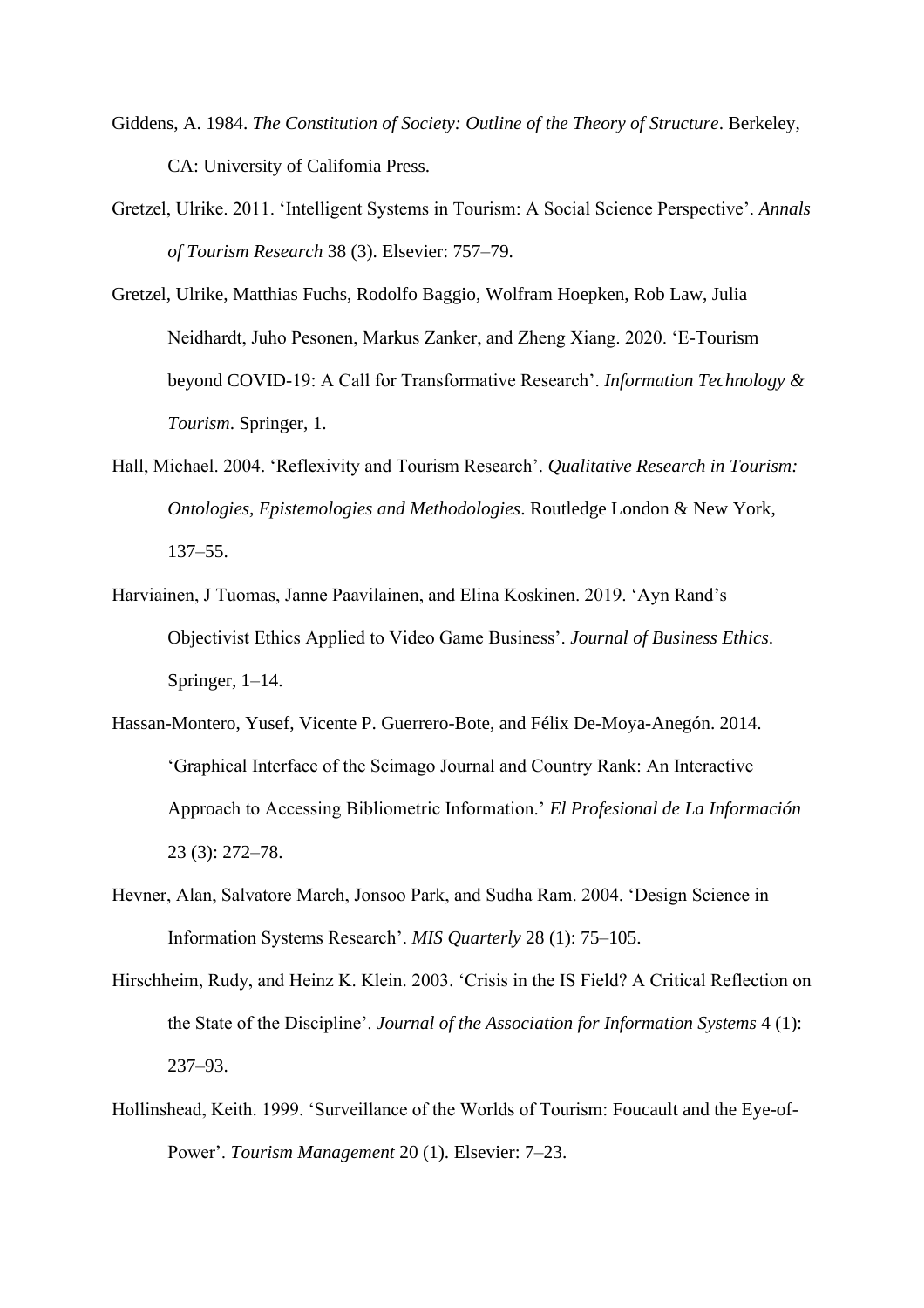- Jaakkola, Elina. 2020. 'Designing Conceptual Articles: Four Approaches'. *AMS Review*. Springer, 1–9.
- Jafari, Jafar. 1990. 'Research and Scholarship: The Basis of Tourism Education.' *Journal of Tourism Studies* 1 (1): 33–41.
- James, Donna, Jenna Condie, and Garth Lean. 2019. 'Travel, Tinder and Gender in Digitally Mediated Tourism Encounters'. In *The Geographies of Digital Sexuality*, 49–68. Springer.
- Johnson, Laura, and Paul Morris. 2010. 'Towards a Framework for Critical Citizenship Education'. *The Curriculum Journal* 21 (1). Taylor & Francis: 77–96.
- Jones, Matthew R., and Helena Karsten. 2008. 'Giddens's Structuration Theory and Information Systems Research'. *MIS Quarterly* 32 (1): 127–57.
- Journal of Business Research. 2020. 'Scale Development in Tourism and Leisure Research: New Approaches, Theoretical and Methodological Issues'. Accessed June 21. https://www.journals.elsevier.com/journal-of-business-research/virtual-specialissues/scale-development-in-tourism.
- Kirby, Tony. 2020. 'Evidence Mounts on the Disproportionate Effect of COVID-19 on Ethnic Minorities'. *The Lancet Respiratory Medicine* 8 (6). Elsevier: 547–48.
- Klein, Heinz K., and Michael D. Myers. 1999. 'A Set of Principles for Conducting and Evaluating Interpretive Field Studies in Information Systems'. *MIS Quarterly* 23 (1). Management Information Systems Research Center, University of Minnesota: 67–93. doi:10.2307/249410.
- Kock, Florian, A. George Assaf, and Mike G. Tsionas. 2020. 'Developing Courageous Research Ideas'. *Journal of Travel Research* In press. SAGE Publications Inc. doi:10.1177/0047287519900807.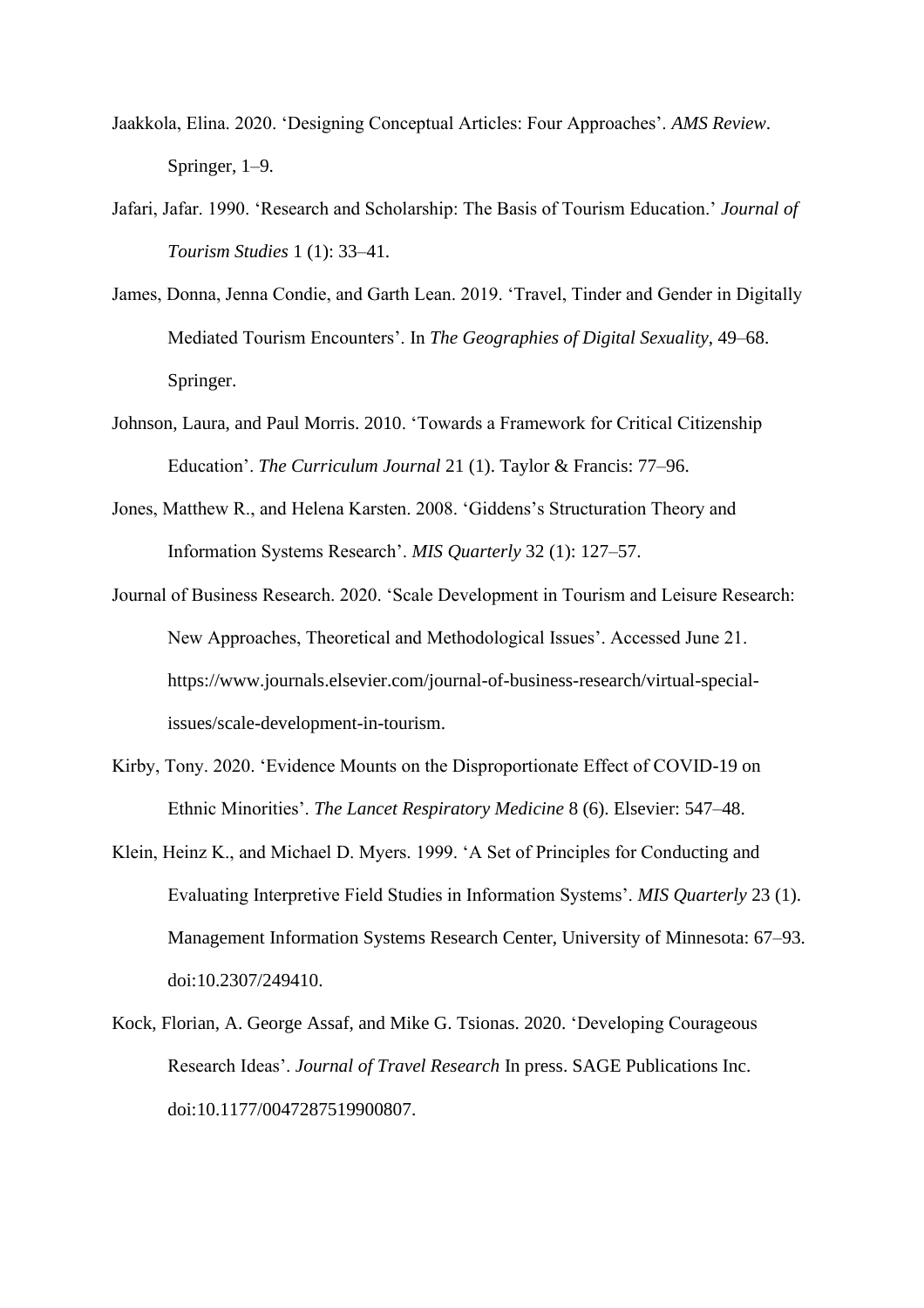- Larson, K. R, and D Eargle. 2015. 'Theories Used in IS Research Wiki'. http://is.theorizeit.org/.
- Latour, B. 1987. *Science in Action: How to Follow Scientists and Engineers through Society*. Cambridge, MA: Harvard University Press.
- Leonardi, P.M. 2011. 'When Flexible Routines Meet Flexible Technologies: Affordance, Constraint, and the Imbrication of Human and Material Agencies'. *MIS Quarterly* 35 (1): 147–67.
- Massey, A, B Wheeler, and P Keen. 2001. 'Technology Matters'. In *Information Technology and the Future Enterprise: New Models for Managers*, edited by Gary W. Dickson and Gerardine DeSanctis, 25–48. New Jersey: Prentice Hall.
- Mingers, John. 2001. 'Combining IS Research Methods: Towards a Pluralist Methodology'. *Information Systems Research* 12 (3). INFORMS: 240–59.
- Munar, Ana María, and Mads Bødker. 2014. 'Information Technologies and Tourism: The Critical Turn in Curriculum Development'. In *The Routledge Handbook of Tourism and Hospitality Education*, edited by Dianne Dredge, David Airey, and Michael J Gross, 105–17. Abingdon UK: Routledge.
- Munar, Ana María, and Szilvia Gyimóthy. 2013. 'Critical Digital Tourism Studies'. In *Tourism Social Media: Transformations in Identity, Community and Culture*, edited by Ana María Munar, Szilvia Gyimóthy, and Liping Cai, 18:245–62. Tourism Social Science Series. Emerald Group Publishing Limited. doi:10.1108/S1571- 5043(2013)0000018016.
- Munar, Ana María, Szilvia Gyimóthy, and Liping Cai. 2013. 'Tourism Social Media: A New Research Agenda'. In *Tourism Social Media*, edited by Ana María Munar, G Szilvia, and C Liping, 18:1–15. Tourism Social Science Series. Bingley: Emerald Group Publishing.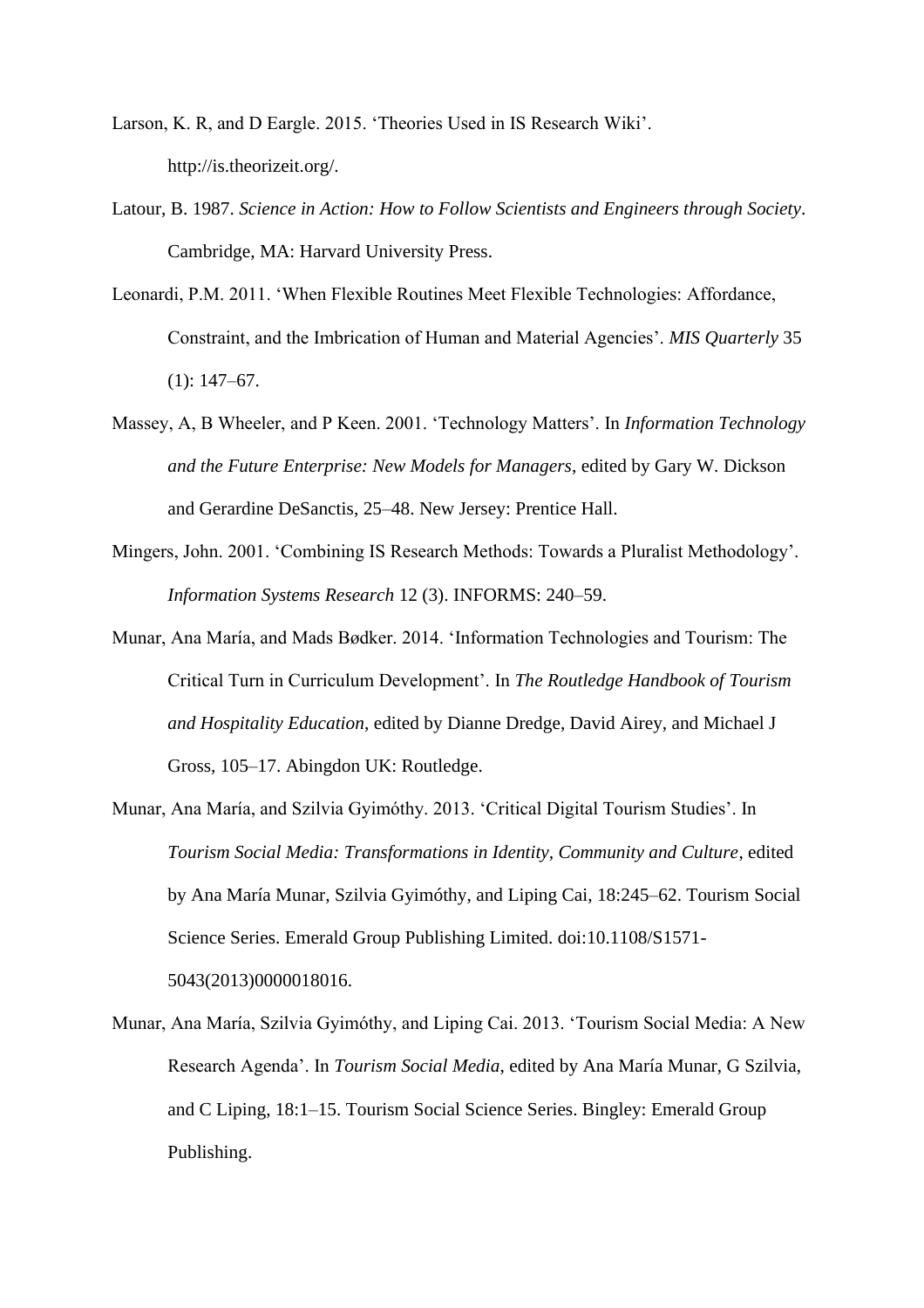- Myers, M. D. 1997. 'Critical Ethnography in Information Systems'. In *Information Systems and Qualitative Research*, edited by Allen Lee, Jonathan Liebenau, and Janice DeGross, 276–300. London: Chapman and Hall.
- -. 1999. 'Investigating Information Systems with Ethnographic Research'. *Communication of the AIS* 2 (23): 1–20.
- Myers, Michael, and Heinz Klein. 2011. 'A Set of Principles for Conducting Critical Research in Information Systems'. *MIS Quarterly* 35 (1): 17–36.
- Niewiadomski, Piotr. 2020. 'COVID-19: From Temporary de-Globalisation to a Re-Discovery of Tourism?' *Tourism Geographies*. Taylor & Francis, 1–6.
- Orlikowski, W. J., and S V Scott. 2008. 'Sociomateriality: Challenging the Separation of Technology, Work and Organization'. *The Academy of Management Annals* 2 (1): 433–74.
- Peffers, K, T Tuunanen, M Rothenberger, and S Chatterjee. 2008. 'The Design Science Research Methodology for Information Systems Research'. *Journal of Management Information Systems* 24 (3): 45–77.
- Pourfakhimi, Shahab, Tara Duncan, and Willem Coetzee. 2019. 'A Critique of the Progress of ETourism Technology Acceptance Research: Time for a Hike?' *Journal of Hospitality and Tourism Technology* In press (July). doi:10.1108/JHTT-08-2018- 0077.
- Pourfakhimi, Shahab, Tara Duncan, Louise Ould, Katie Allan, and Willem Coetzee. 2020. 'Acceptance and Adoption of ETourism Technologies'. *Handbook of E-Tourism*. Springer, 1–31.
- Prideaux, Bruce, Michelle Thompson, and Anja Pabel. 2020. 'Lessons from COVID-19 Can Prepare Global Tourism for the Economic Transformation Needed to Combat Climate Change'. *Tourism Geographies*. Taylor & Francis, 1–12.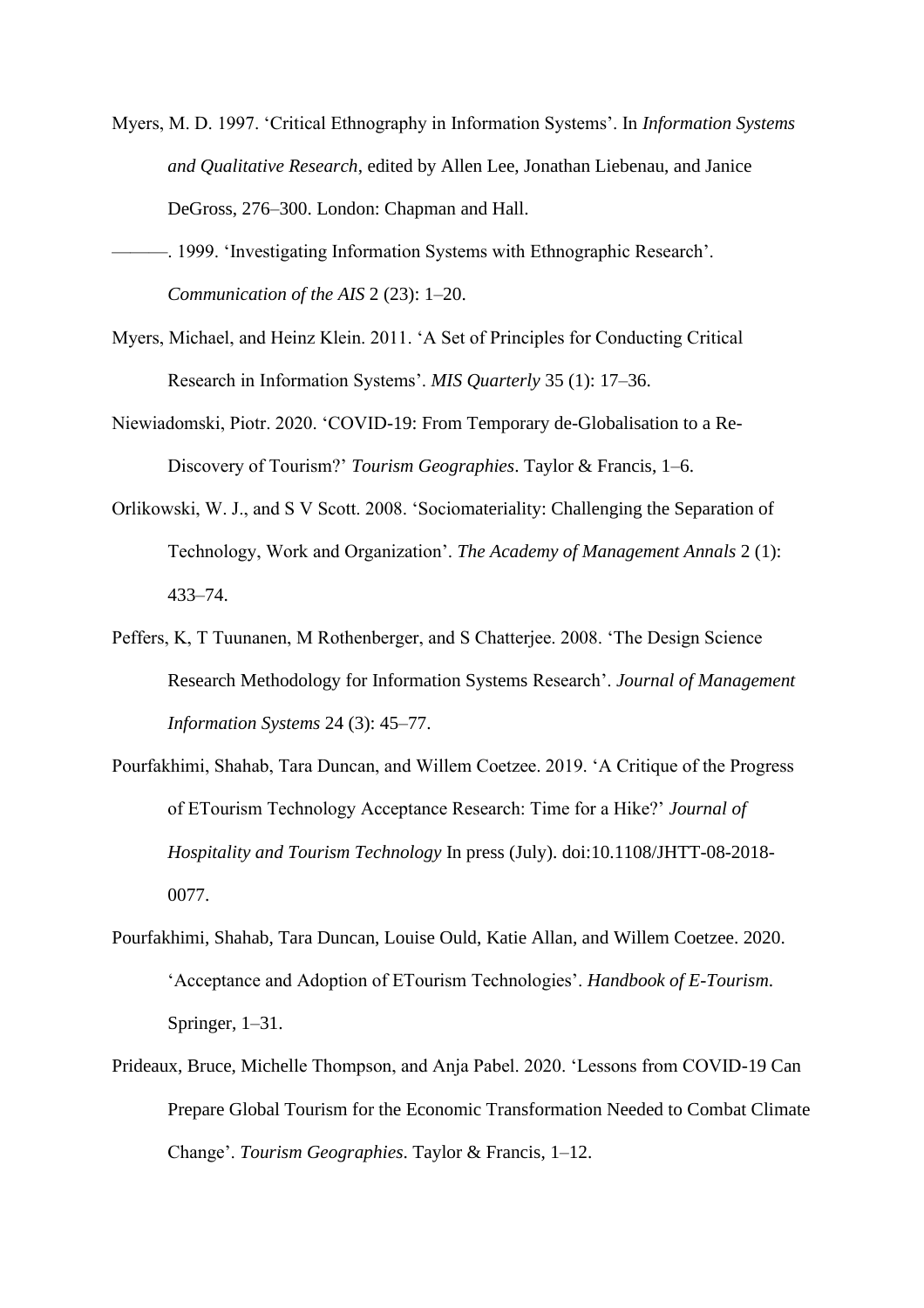- Pritchard, Annette, and Nigel Morgan. 2007. 'De-Centring Tourism's Intellectual Universe, or Traversing the Dialogue Between Change and Tradition'. In *The Critical Turn in Tourism Studies*, 11–28. Elsevier. doi:10.1016/B978-0-08-045098-8.50006-4.
- Simon, Olga, Barbara Neuhofer, and Roman Egger. 2020. 'Human-Robot Interaction: Conceptualising Trust in Frontline Teams through LEGO® Serious Play®'. *Tourism Management Perspectives* 35 (July): 100692. doi:10.1016/j.tmp.2020.100692.
- Siponen, Mikko, and Tuula Klaavuniemi. 2019. 'How and Why 'Theory'Is Often Misunderstood in Information Systems Literature'. In *Proceedings the 40th International Conference on Information Systems. Association for Information Systems*. Association for Information Systems.
- Staab, Steffen, Hannes Werthner, Francesco Ricci, Alexander Zipf, Ulrike Gretzel, Dan Fesenmaier, Cécile Paris, and Craig Knoblock. 2002. 'Intelligent Systems for Tourism'. *IEEE Intelligent Systems* 6 (November). IEEE Computer Society: 53–64. doi:10.1109/MIS.2002.1134362.
- Stankov, Uglješa, Viachaslau Filimonau, and Miroslav D. Vujičić. 2020. 'A Mindful Shift: An Opportunity for Mindfulness-Driven Tourism in a Post-Pandemic World'. *Tourism Geographies*. Taylor & Francis, 1–10.
- Sutton, Robert I., and Barry M. Staw. 1995. 'What Theory Is Not'. *Administrative Science Quarterly* 40 (3): 371. doi:10.2307/2393788.
- Tribe, John. 2008. 'Tourism: A Critical Business'. *Journal of Travel Research* 46 (3). Sage Publications Sage CA: Los Angeles, CA: 245–55.

Truex, Duane, Jonny Holmström, and Mark Keil. 2006. 'Theorizing in Information Systems Research: A Reflexive Analysis of the Adaptation of Theory in Information Systems Research'. *Journal of the Association for Information Systems* 7 (12): 797–821.

<sup>———. 2009.</sup> *Philosophical Issues in Tourism*. Channel view publications.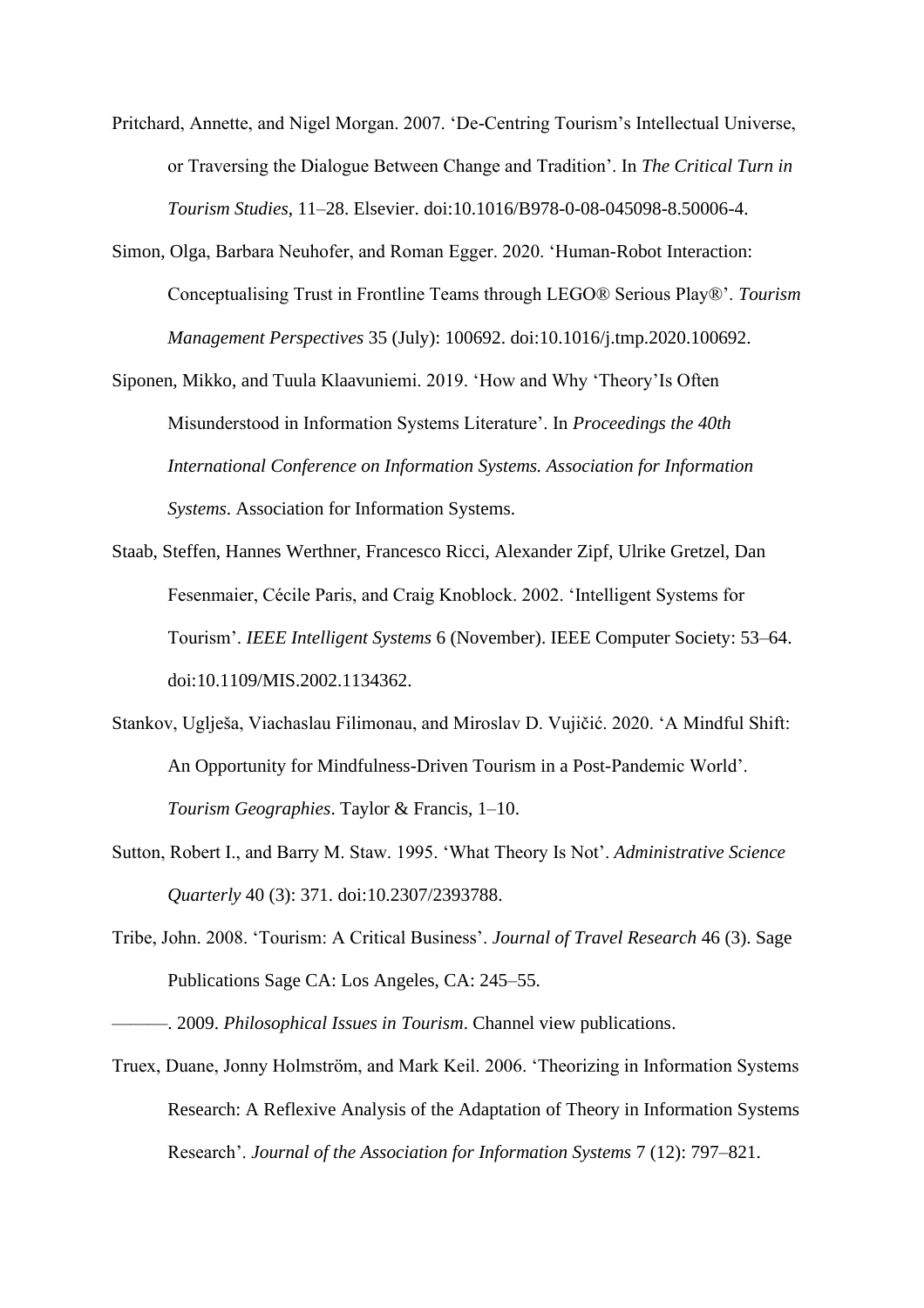- Urquhart, Cathy. 2012. *Grounded Theory for Qualitative Research: A Practical Guide*. London: Sage.
- Wang, Dan, Daniel R. Fesenmaier, Hannes Werthner, and Karl Wöber. 2010. 'The Journal of Information Technology & Tourism: A Content Analysis of the Past 10 Years'. *Information Technology & Tourism* 12 (1): 3–16. doi:10.3727/109830510X12747489979547.
- Werthner, Hannes, and Francesco Ricci. 2004. 'E-Commerce and Tourism'. *Communications of the ACM* 47 (12). ACM New York, NY, USA: 101–5.
- Whetten, David A. 1989. 'What Constitutes a Theoretical Contribution?' *Academy of Management Review* 14 (4). Academy of Management Briarcliff Manor, NY 10510: 490–95.
- Whiting, Rebecca, Gillian Symon, Helen Roby, and Petros Chamakiotis. 2018. 'Who's behind the Lens? A Reflexive Analysis of Roles in Participatory Video Research'. *Organizational Research Methods* 21 (2). SAGE Publications Sage CA: Los Angeles, CA: 316–40.
- Xiang, Zheng. 2018. 'From Digitization to the Age of Acceleration: On Information Technology and Tourism'. *Tourism Management Perspectives* 25 (January): 147–50. doi:10.1016/j.tmp.2017.11.023.
- Xiang, Zheng, Dan Fesenmaier, and Hannes Werthner. 2020. 'Knowledge Creation in Information Technology and Tourism: A Critical Reflection and an Outlook for the Future'. *Journal of Travel Research* In press.
- Xiao, Honggen, and Stephen L.J. Smith. 2006. 'The Making of Tourism Research'. *Annals of Tourism Research* 33 (2): 490–507. doi:10.1016/j.annals.2006.01.004.